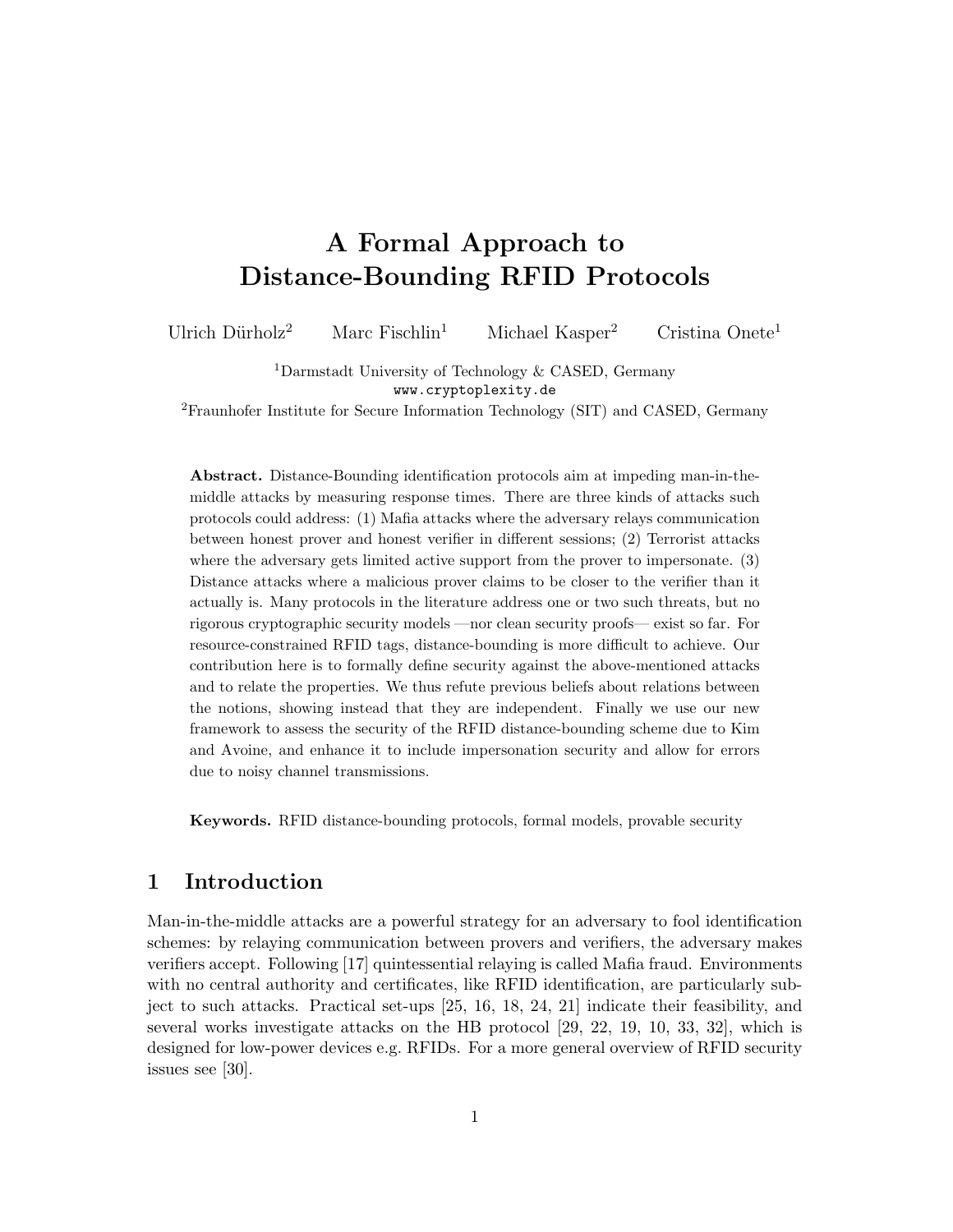#### 1.1 Distance-Bounding Protocols

Distance-bounding protocols, proposed initially by Brands and Chaum [9], suggest a countermeasure against man-in-the-middle attacks. The basic idea is that relaying communication takes longer than genuine responses. Thus, if verifiers measure the time elapsed between sending a value and receiving the reply, man-in-the-middle attacks should become infeasible. In practice, verifiers check round-times for many so-called fast or time-critical communication phases, (as opposed to slow or lazy phases, where round times do not matter).

We mainly address RFID authentication, but our new framework applies to general distance-bounding protocols where provers and verifiers may interact and at the end the verifier outputs a bit indicating whether the prover has been authenticated or not. For RFID authentication, the verifiers are readers and the provers are RFID tags; we use these terms interchangeably for provers and verifiers. RFID distance-bounding has been investigated quite extensively [1, 2, 3, 4, 9, 11, 13, 14, 16, 17, 18, 24, 25, 28, 31, 35, 36, 37]. See also [26] for a comprehensive overview. The three main threats that need to be avoided are: (1) Mafia fraud, where the adversary tries to impersonate to the reader while communicating with the genuine tag (the timing prevents it from using pure relay though); (2) Terrorist fraud where tags may leak useful information to the adversary in offline phases to help it authenticate (the restriction being that tags should not reveal trivial information like the secret key); (3) Distance Fraud, where the tag claims to be closer than it actually is. We also consider the basic (often neglected) requirement for identification, i.e. slow-round impersonation resistance, independent of the limited number of fast phases.

We exemplify the three attacks as follows: consider a gym locker with an inbuilt RFID reader, for which Alice holds the unique pass key (an RFID tag). One evening, Alice is not at the gym, but at a party. In the *Mafia fraud* scenario, Bob is at the gym; his accomplice, Bobette, is at the party with Alice. Bob wants to open the locker (without Alice's consent for Mafia fraud). In this attack, Bob and Bobette relay messages between the locker and Alice's tag. If, on the contrary, Alice wants Bob to use her locker (for this night only) we have Terrorist fraud. Alice may now give Bob information to help him use her locker, but she doesn't want Bob to abuse her kindness and open the locker on his own, this or any other time. For Terrorist attacks thus, Alice helps Bob herself: Bobette is not needed. Finally, if Alice parked her car in a bad spot, she might want to "prove" that she was at the gym instead (this is distance fraud) by opening the locker, which can be opened only if the unique key is in direct proximity.

Several existing protocols implement resistance against one (or more) of the above threats. However, the two protocols due to Brands and Chaum [9] and to Bussard et al. [11] rely on signatures and zero-knowledge proofs, and are too computationally expensive for devices like (low-cost) RFID tags. The protocol due to Hancke and Kuhn [28] is very efficient and Mafia fraud resistant (though allowing impersonation with probability about  $\frac{3}{4}$  per fast round, unlike  $\frac{1}{2}$  as in [9]), but not terrorist fraud resistant. Also, authentication in [28] is achieved during fast phases only, thus authentication is reduced to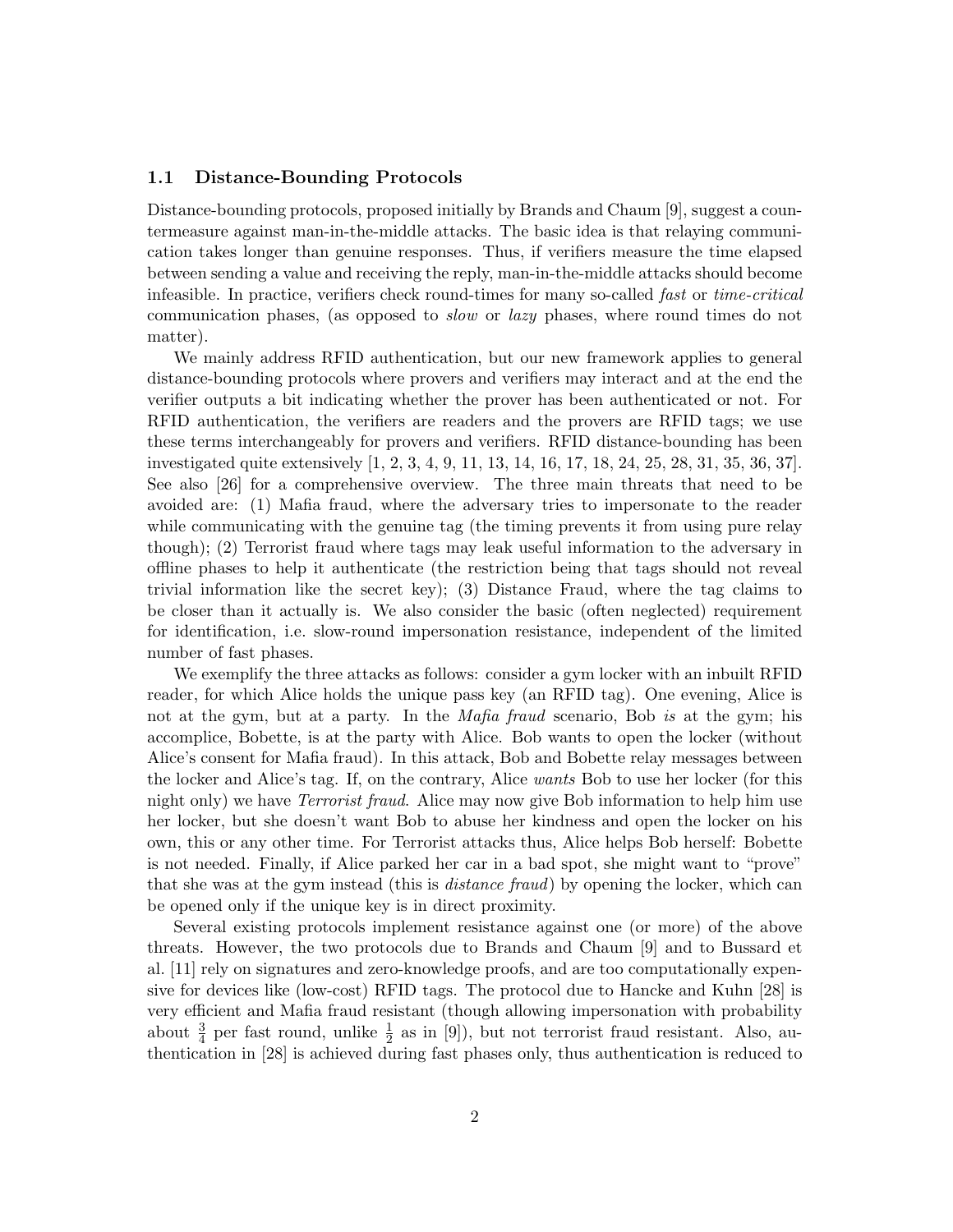the limited number of rounds that tags can support.

Avoine et al. ([31, 4]) also show several efficient distance bounding protocols. In particular, Kim and Avoine [31] offer partial reader authentication with mixed fast-round challenges and thus provide distance fraud resistance and nearly-optimal Mafia fraud resistance. Terrorist fraud is not addressed here. By contrast, [4] requires more storage capacity for tags, and the inter-dependency of fast-phase challenges makes the false acceptance rate hard to compute.

The protocols due to Bussard et al. [11] and Reid et al. [35] aim to resist terrorist fraud. The schema in [35] builds on the Mafia resistant protocol of [28], inheriting its lack of impersonation security. Bussard et al. use public key cryptography, which is too expensive for RFID systems. The same holds for the mutual authentication work of Singelée and Preneel [36] and Capkun et al. [13], which use public-key and elliptic-curve cryptography. Also, the security of these constructions have never been formally assessed.

Also, most existing work permits adversaries to impersonate the reader to the tag, thus leaking information about fast-phase response times. If only bits are transmitted in fast phases, the ideal impersonation bound would be  $2^{N_c}$  for  $N_c$  critical rounds; however, most protocols allow impersonation and thus reach a lower than ideal bound. To account for this Mafia fraud attack, under "Rounds", we give the number  $N_c$  of time-critical rounds required for a Mafia resistance of about  $2^{-k}$ . We round down the number of rounds in [28, 35] to 2k. Note that [4] shows a construction with reduced complexity, at the expense of security.

|                 | У                | 28       | 4            | [35]    | 31               |
|-----------------|------------------|----------|--------------|---------|------------------|
| Mafia           |                  |          |              |         |                  |
| <b>Terror</b>   | ×                | ×        |              |         | $\times$         |
| <b>Distance</b> |                  |          |              |         |                  |
| Impersonation   | X                | $\times$ |              | ×       | $\times$         |
| Rounds $N_c$    | $\boldsymbol{k}$ | > 2k     | k.           | > 2k    | $\boldsymbol{k}$ |
| <b>Storage</b>  | $N_c$            | $2N_c$   | $\gamma N_c$ | $2 N_c$ | $4N_c$           |
| Private-key     |                  |          |              |         |                  |

Figure 1: Claimed Security and Actual Efficiency of Distance Bounding Protocols at a glance ( 1 only special terrorists, no formal proof.)

We lastly outline some related cryptographic concepts from the literature. Most prominently, the recent position-based cryptography work [15] aims to determine if a prover is (exactly) at a claimed position — but in a single protocol run, with many verifiers. As we discuss in more detail in Appendix A, this scenario is closest to our distance fraud model, where tags must prove they are closer to the reader than they really are. We note also that exact positioning is impossible in practice for RFID, requiring too many readers to deal with the high variance in response time.<sup>1</sup>

Also related to our topic is the approach describing self-delegation, such as the work of [23] and [12]. We discuss in Appendix A that self-delegation resembles terrorist fraud, but

<sup>1</sup>Recent work due to Hancke [27] in fact suggests designing a distance bounding channel limiting channel-specific variations of response times.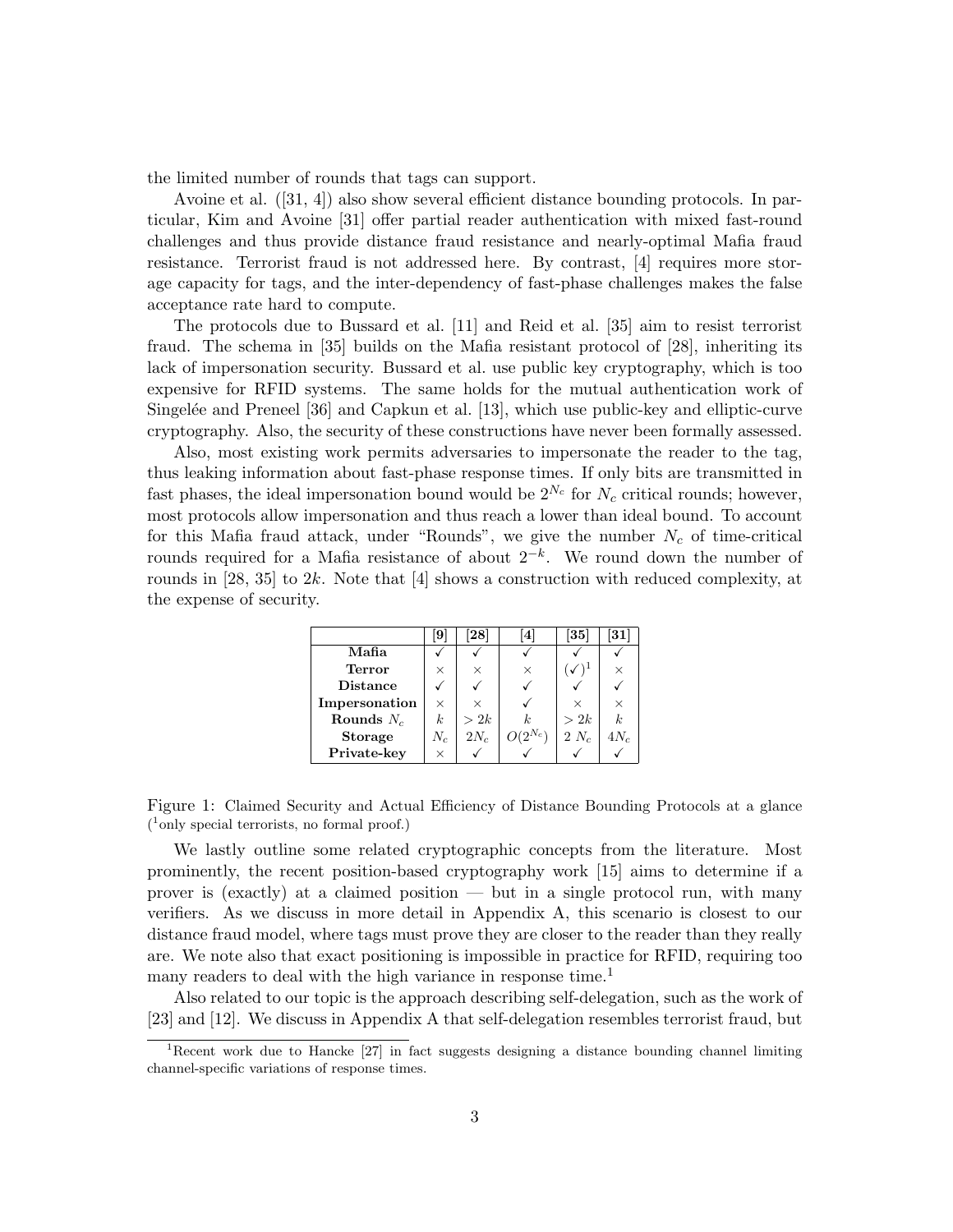with certain limitations, such as restricting the scenario only to the public-key setting and disallowing online help of any kind. Also, [23] relies on public-key cryptography and non-interactive zero-knowledge proofs, primitives that are unsuitable for RFID. We discuss this topic further in the Appendix, and also address the relationship between this work and transferability of anonymous credentials.

#### 1.2 Our Contributions

Our contributions are threefold: (1) We give rigorous cryptographic security models for Mafia, Terrorist, and Distance fraud, thus (2) relating the security properties formally. We also refute the claim in [35] that terrorist attacks resistance implies distance-fraud resistance. Finally, we (3) use our framework to formally assess the security of the prominent scheme in [31], and enhance it to allow for noisy channels and implement impersonation resistance.

The Practice behind the Theory. Practical investigations [14, 16, 35, 28, 34, 27] indicate some design issues for RFID distance-bounding protocols. As such considerations apply for all low-power devices, we provide for them in our framework.

- BANDWIDTH. Time measurements are very fragile when the parties send other messages than bits [16, 27, 35]. The reason is that on the one hand, fresh noise is introduced in the communication, and on the other hand, the unreliability of the transmission increases with the size of the transmitted message. Distance-bounding protocols should thus only exchange bits for time-critical steps (we still formulate models for arbitrary transmissions).
- Computations. Fast step computations should be very simple, otherwise they dominate the round-time. It is also important that the computation-time for each round is constant.
- Storage. To be suitable for low-power devices, RFID distance bounding protocols must require only little storage.
- Noise. Both transmissions and time measurements are subject to noise [16, 27, 35]. Considering, as above, that only bits are exchanged in measured phases, immediate error correction for example is impossible. Hence, our model and protocols take into account threshold levels for failures during timed steps. The models are thus more profound, as the adversary can now run the man-in-the-middle strategy for some phases.
- EARLY BIT DETECTION. Depending on the physical implementations the adversary may be able to predict a transmitted bit "halfway through the signal" [18]. Similarly, the computation time of the parties in a measured phase may depend on the actual value received. In other words, the adversary may occasionally be able to derive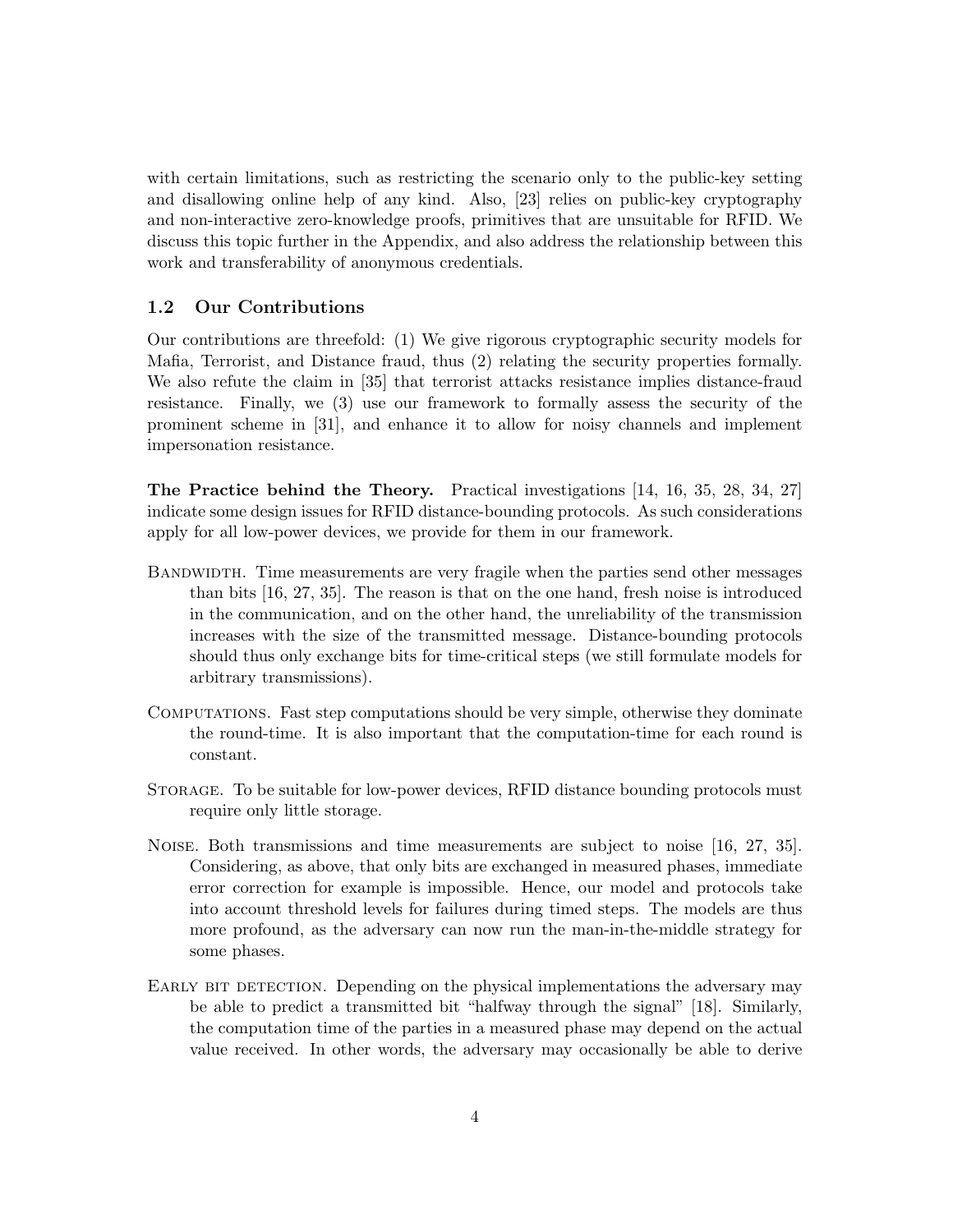information from the reader or tag faster than expected. Hence, our model allows the adversary to relay information as long as it is not purely duplicated.

Offline Authentication. Distance bounding is often achieved by timing the communication between the reader and the tag; this is implemented in a few fast communication rounds [4]. Due to hardware constraints, one cannot use many such rounds, and therefore further authentication should be used. As pointed out in [4] it is preferable that the basic authentication step be done before the fast phase begins. Some protocols do not have this property [9, 28], whereas we give a strong definition of it and suggest it as an enhancement of solutions such as [31].

The Models. A sound modeling of the above attacks is crucial to assessing protocol security. Confusions appear especially with attack modes and successful man-in-themiddle attacks, e.g. for the HB protocol [29, 22, 19, 10, 33, 32]. As another example, the allegedly secure Hitomi and NUS protocols were recently proved insecure [1]. We formalize game-based models while also considering practical conditions. This enables us to formally prove that, contrary to the remark of [35], terrorist fraud resistance does not imply distance fraud resistance. In fact, we show that Mafia resistance, terrorist resistance, and distance-fraud resistance are all independent. More precisely, we present protocols that are vulnerable to one attack, but resistant to all others (including the basic authentication-protocol requirement of impersonation resistance). In particular, terrorist fraud resistance also does not imply Mafia fraud resistance, nor vice versa.

Some groundwork has already been laid in this field by Avoine et al. [2], who model Mafia, distance, and terrorist fraud in both a black-box and a white-box sense i.e. giving adversaries access to the implementation of the primitive or not. Distance-bounding protocols here have two main goals: authentication and distance checking; each type of fraud is also more formally defined. Adversaries may choose from three main strategies: pre-ask (query prover before being queried by verifier), post-ask (query prover after being queried by verifier), and early-reply (respond before verifier sends query, without querying the prover). In the black box model, Mafia and terrorist fraud are proved equivalent, whereas terrorist fraud resistance is said to imply distance fraud resistance. In the whitebox model, terrorist fraud resistance implies both Mafia and distance fraud. Mafia fraud resistance is equivalent in the black and white box models, and white-box terrorist and distance fraud are strictly stronger than the black-box notions.

By contrast, our definitions are much more concrete and formal. Protocols have many rounds (lazy or time-critical), and adversaries choose (possibly different) strategies at each round, unlike [2]. Our Mafia adversaries may relay parts of the communication, e.g. flip bits, or purely relay (taint) some rounds. Our Mafia and terrorist provers may be anywhere, unlike [2], where provers are outside the target distance from the verifier. By using a simulator, we concretely define "advantage for future attacks" [2] for terrorist fraud. Hence, we prove that all security notions are independent. We also extend impersonation resistance to lazy-phase authentication, thus preventing information leaks to fake provers.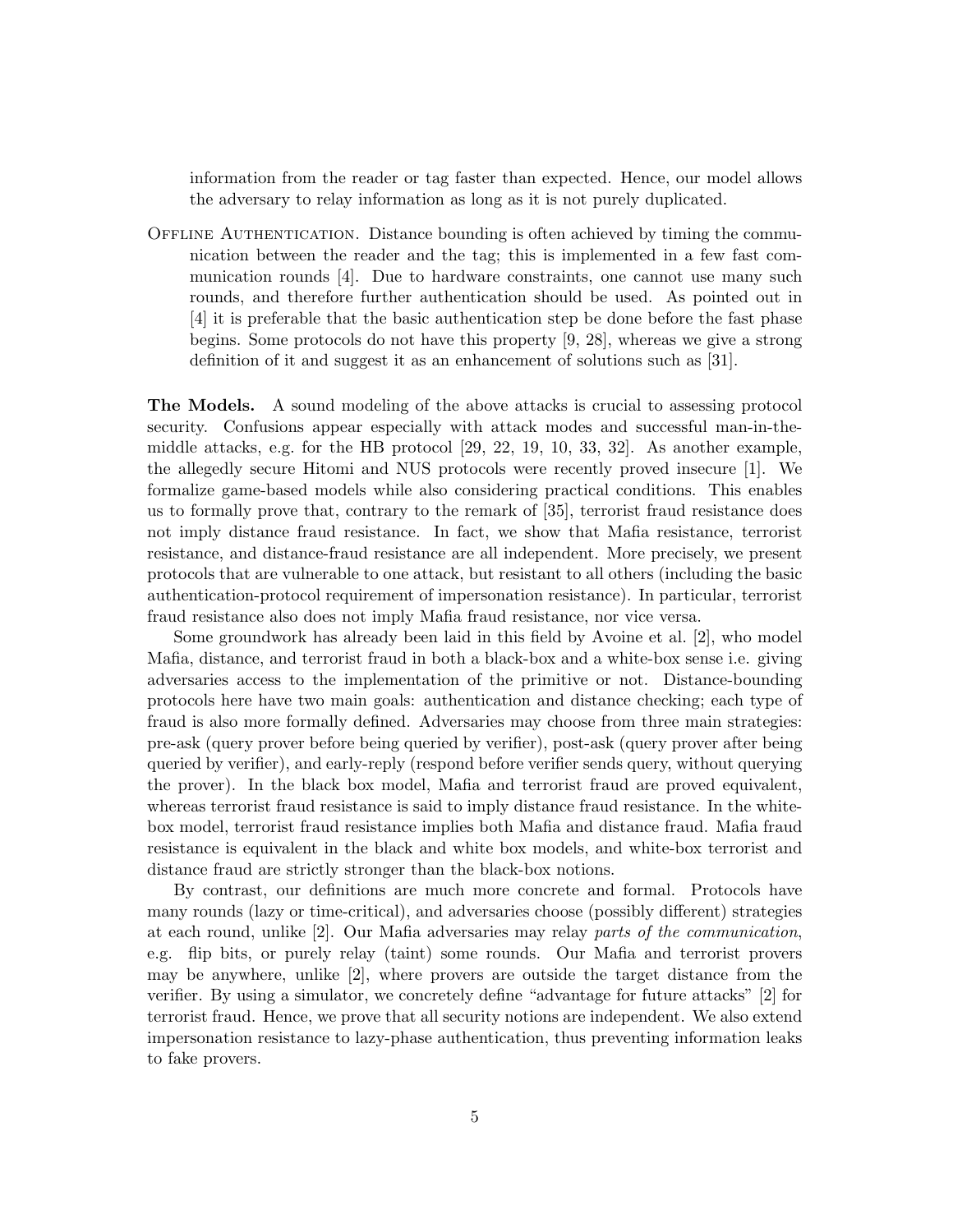Using our Framework. We use our framework to assess the security of the protocol due to Kim and Avoine [31], which relies on mutual tag-to-reader and reader-to-tag fastphase authentication to achieve good Mafia and Distance Fraud (but not impersonation-) resistance. If reader authentication fails, the tag generates random responses every round. In its original form, this scheme offers no impersonation resistance, but is both Mafia and Distance fraud resistant. Since it relies on mutual tag-to-reader and reader-to-tag fastphase authentication, the protocol [31] limits the adversary's ability to query the tag in advance and thus learn the correct responses in fast phases. If an impersonation attempt is detected, the tag generates random responses every round. We first make the construction in [31] impersonation resistant, then formally assess its security in our framework. We also prove that it is not terrorist-fraud resistant in our model. Additionally, we illustrate the notions of Mafia, Terrorist, and Distance Fraud and Impersonation security by showing how to achieve them in practice.

### 2 Preliminaries

We consider a single reader  $\mathcal R$  and a single tag  $\mathcal T$ , sharing a secret key generated through Kg. To the reader we associate a clock and a database entry storing the tag's secret key. We assume that the identification scheme  $\mathcal{ID} = (Kg, \mathcal{T}, \mathcal{R})$  marks (consecutive) steps of the identification protocol as lazy or time-critical: in time-critical steps, one party —usually the reader— measures the round-time  $\Delta t$  and compares it to a predetermined threshold  $t_{\text{max}}$ ; else the phase is called lazy. A protocol run can consist of arbitrary nonoverlapping sequences of lazy and time-critical phases, with time-critical phases possibly following one another. Denote by  $N_c$  the number of time-critical phases. Errors due to time-measurement noise are modelled by allowing  $T_{\text{max}}$ -many round-times to exceed  $t_{\text{max}}$ . Similarly,  $E_{\text{max}}$  is the maximum number of time-critical phases with erroneous transmissions.

**Definition 2.1** An identification scheme for timing parameters  $(t_{\text{max}}, T_{\text{max}}, E_{\text{max}})$  $N_c$ ) is a triplet of efficient algorithms  $\mathcal{ID} = (Kg, \mathcal{T}, \mathcal{R})$  with:

KEY GENERATION. For parameter  $n \in \mathbb{N}$ , Kg generates a secret key sk.

IDENTIFICATION. The joint execution of algorithms  $\mathcal{T}(sk)$  and  $\mathcal{R}(sk)$  generates, depending on  $t_{\text{max}}$ ,  $T_{\text{max}}$ ,  $E_{\text{max}}$ ,  $N_c$ , a verifier output  $b \in \{0, 1\}$ .

We assume that the scheme is complete: for any  $n \in \mathbb{N}$  and any key  $sk \leftarrow \mathsf{Kg}(1^n)$ , the decision bit b produced by honest party  $\mathcal{R}(sk)$  interacting with honest party  $\mathcal{T}(sk)$  under the requirements following from the timing parameters, is 1 with probability (negligibly close to) 1.

Note that although most definitions of distance-bounding protocols omit  $t_{\text{max}}$ , this parameter is a crucial difference between distance-bounding and authentication protocols, where  $t_{\text{max}}$  is by default infinitely large. The parameters  $E_{\text{max}}$  and  $T_{\text{max}}$  are intrinsic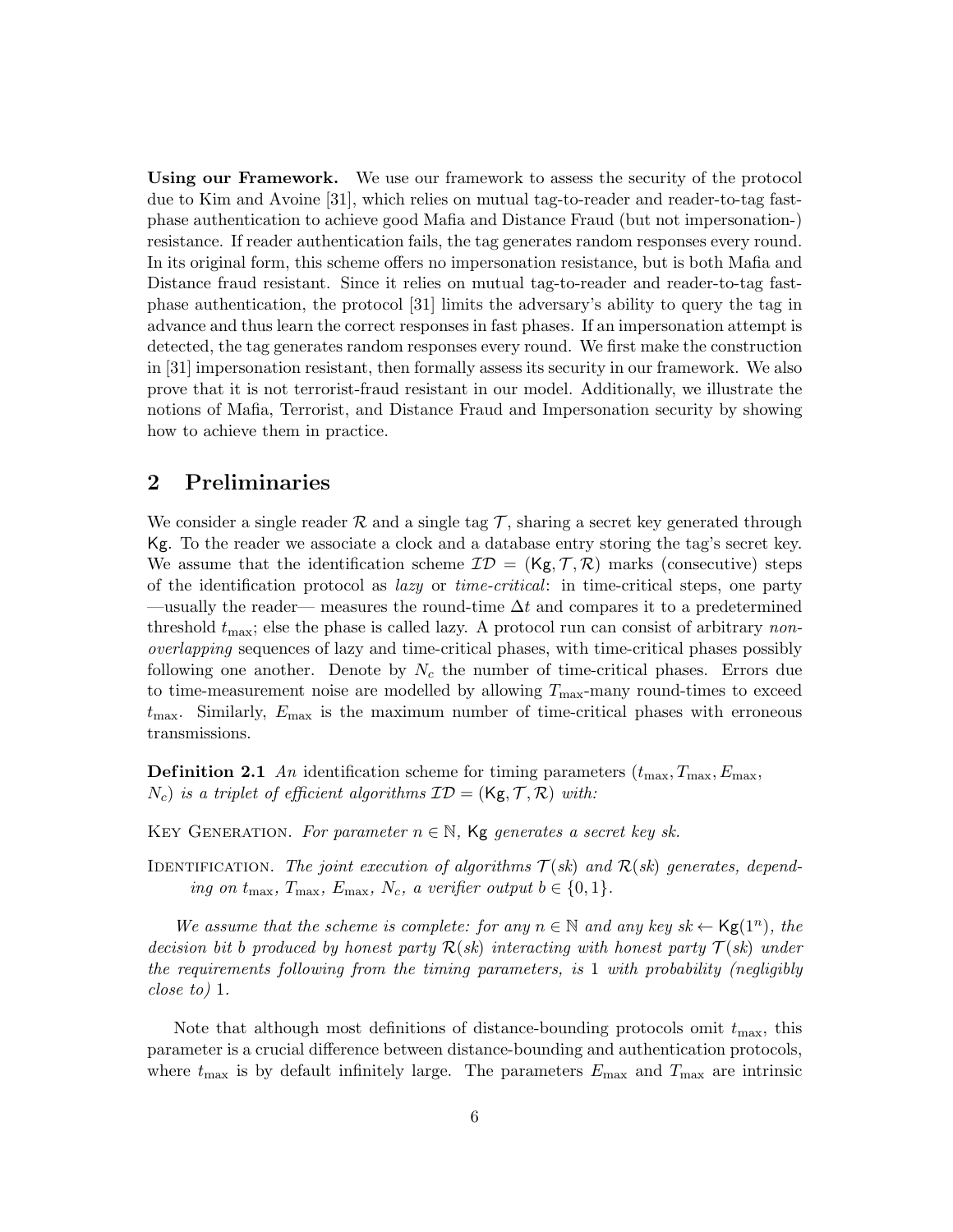to communication over noisy channels (e.g. RF channels between readers and passive and semi-passive RFID tags<sup>2</sup>). In distance bounding, it is unreasonable to separate the reliability of the communication from its security; these properties are connected by the importance of round-time measurements towards acceptance or rejection. Bit errors are unavoidable in RF communication, as stated in point 4 of Clulow et al.'s principles for secure time-of-flight distance-bounding [16]. As described in section 1, RF communication noise implies that transmissions between readers and tags are not always reliable, possibly reaching the reader outside the time bound. We can, however, set  $T_{\text{max}} = E_{\text{max}} = 0$  for extremely reliable scenarios. It is also easy to extend the above definition to capture RFID systems relying on some shared public information, where readers use public-key schemes. We can add an algorithm SysPar generating a key pair  $(K_S, K_P)$  such that  $K_S$  is given to the reader and the key generation algorithm Kg for the tags takes  $K_P$ . Completeness then requires that the honest verifier accepts honest provers for all pairs  $(K_S, K_P).$ 

### 3 Security Model

#### 3.1 Communication Model

The adversary can access: a reader instance to which it impersonates the tag (a readeradversary session), a tag instance to which it impersonates the reader (adversary-tag session), and an interface observing a genuine reader-tag protocol for which the adversary cannot change transmissions (reader-tag session). The adversary can access all interfaces concurrently and in many sessions (sessions share a secret key, but have different random tapes). Each session has an identifier sid (given to the adversary, but not to protocol participants). We assume that the adversary knows if an authentication attempt succeeded or not.<sup>3</sup>

In our concurrent single-reader-single-tag scenario (as opposed to a single reader and multiple tags), many instances of the single tag may exist in parallel, sharing the secret key, but not the random tape. The key is static, i.e., not updated after executions. For many independent keys (multiple tags), adversaries can always pick a tag to attack in our model. Three factors are crucial to multiple-tag scenarios: the interdependency of the keys; the noise in the communication due to tag-to-reader collisions (a factor modeled by  $E_{\text{max}}$ ); and key management. A formal approach for key update is, however, beyond the scope of this paper.

We assume message-driven attacks, i.e., honest parties reply as soon as they receive a (protocol) message. The adversary schedules message delivery to honest parties. We assume a global clock, assigning an integer  $clock(side, k)$  to the k-th protocol mes-

<sup>&</sup>lt;sup>2</sup>Passive RFID tags have no power source of their own and are very sensitive to their environment, in particular metals and liquids. Semi-passive tags use their own power source for computation, but rely on readers for communication, and are also vulnerable to interference by metals and liquids.

<sup>3</sup>This is not a strong requirement. In practice the success of an authentication attempt is marked by a physical event: a beep, the opening of a door, a green light etc.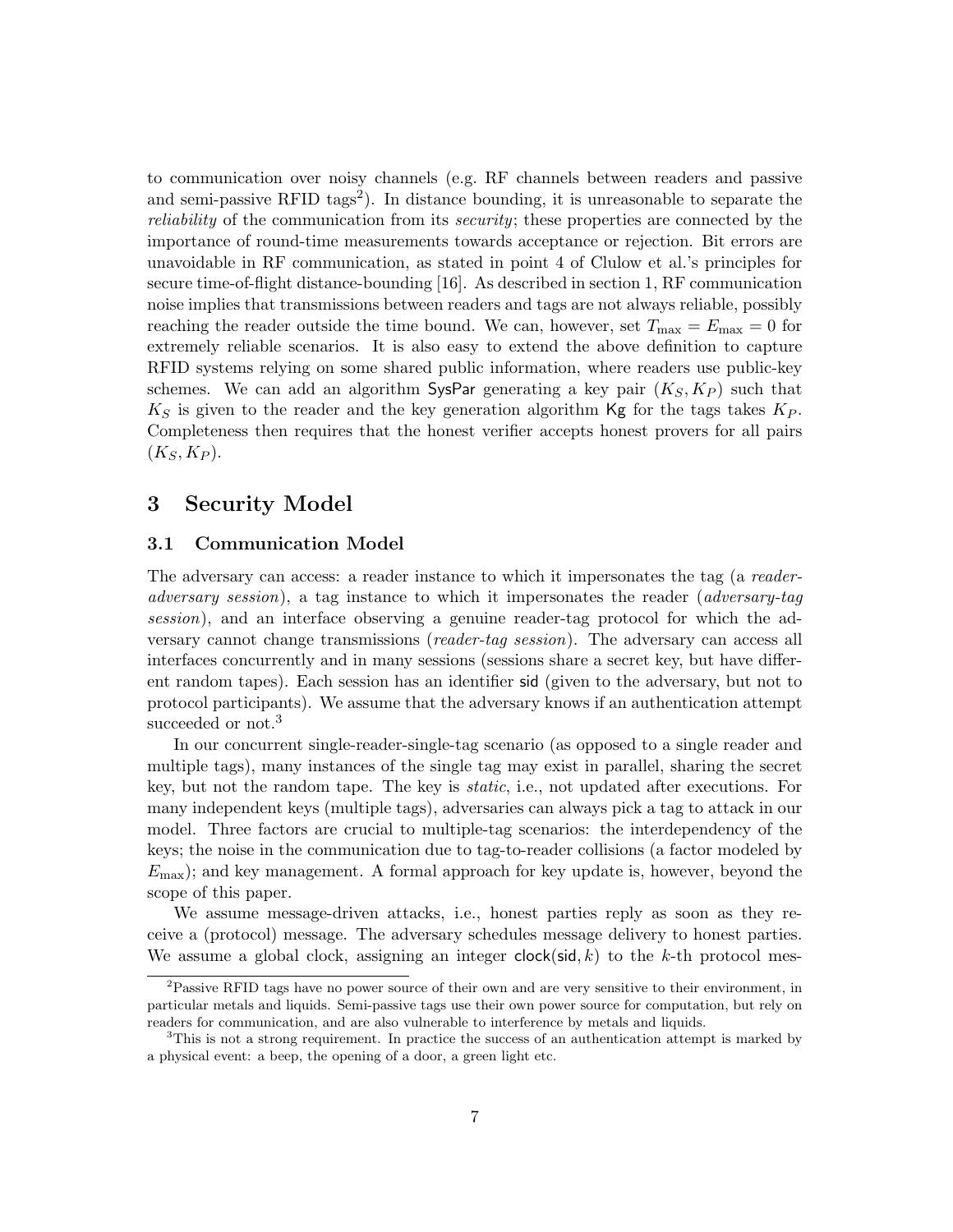sage, delivered in session sid to an honest party. The honest party's reply is assigned  $\mathsf{clock}(\mathsf{sid}, k+1) \ = \ \mathsf{clock}(\mathsf{sid}, k) + 1.^4 \ \ \ \mathsf{Furthermore, \ clock}(\mathsf{sid}, k) \ < \ \mathsf{clock}(\mathsf{sid}^*, k) \ \ \text{if \ the}$ adversary delivers the k-th message in session sid<sup>\*</sup> after the k-th message in session sid. Denote by  $\Pi_{\text{sid}}[i \dots j]$  messages i to j exchanged in session sid and by  $\Pi_{\text{sid}}[1 \dots]$  all messages exchanged in sid. Let view<sub>A</sub> denote the adversary's view in an attack, containing its internal randomness and all the transcripts (of communication with and among other parties).

Let  $t$  denote the adversary's running time, including steps of honest parties. Denote by  $q_{\mathcal{R}}$  (resp.  $q_{\mathcal{T}}$  and  $q_{\text{OBS}}$ ) the maximal number of reader-adversary (resp. adversary-tag and reader-tag) sessions. Below we refine the attacks and define winning conditions for the adversary (who must non-trivially impersonate the tag in a reader-adversary session). For an attack *att* we write  $\mathbf{Adv}_{ID}^{\text{att}}(\mathcal{A})$  for the probability that the  $(t, q_{\mathcal{R}}, q_{\mathcal{T}}, q_{\text{obs}})$ -adversary  $\mathcal A$  wins.

#### 3.2 Mafia Fraud Detection Model

Mafia fraud adversaries can communicate arbitrarily with tag and reader, except for purely relaying time-critical transmissions. We exclude only attacks where the adversary relays exact transmissions, calling such time-critical phases tainted:

Definition 3.1 (Tainted Time-Critical Phase (Mafia)) A time-critical phase  $\Pi_{\rm sid}[k]$  $\dots k + 2\ell - 1] = (m_k, \dots, m_{k+2\ell-1})$  for  $k, \ell \geq 1$  of a reader-adversary session sid, with the k-th message being received by the adversary, is tainted by the phase  $\Pi_{\mathsf{sid}^*}[k \dots k+2\ell-1] =$  $(m_k^*, \ldots, m_{k+2\ell-1}^*)$  of an adversary-tag session sid<sup>\*</sup> if for all  $i = 0, 1, \ldots, \ell - 1$  we have:

$$
(m_k, \ldots, m_{k+2\ell-1}) = (m_k^*, \ldots, m_{k+2\ell-1}^*),
$$
  
\n
$$
clock(\text{sid}, k+2i) < clock(\text{sid}^*, k+2i),
$$
  
\n
$$
and \qquad clock(\text{sid}, k+2i+1) > clock(\text{sid}^*, k+2i+1).
$$

Our notion, shown in Figure 2, is conservative with respect to the following:

• We do not exclude phases where the adversary changes the content before relaying. since the content may determine the response time if say, the computation is less involved for a 0-bit than for a 1-bit. This may allow the adversary to receive the tag's answer for a different value in time, before it is required to answer the reader.

As a consequence, if a protocol sends redundancy like an extra 0-bit, then an adversary can easily flip this bit and not taint the phase, albeit simply relaying the crucial information. We nevertheless grant this freedom to the adversary, as it coincides with the similar idea of matching sessions in key exchange protocols [7, 6]: protocols with obvious redundancy can be easily modified; also, it is common cryptographic practice to err on the safe side.

<sup>&</sup>lt;sup>4</sup>We could also allow adversaries to delay message delivery *from* honest parties. Our model and results are robust with respect to this idea, but this contradicts the implementation of reliable time measurements and enable denial-of-service attacks.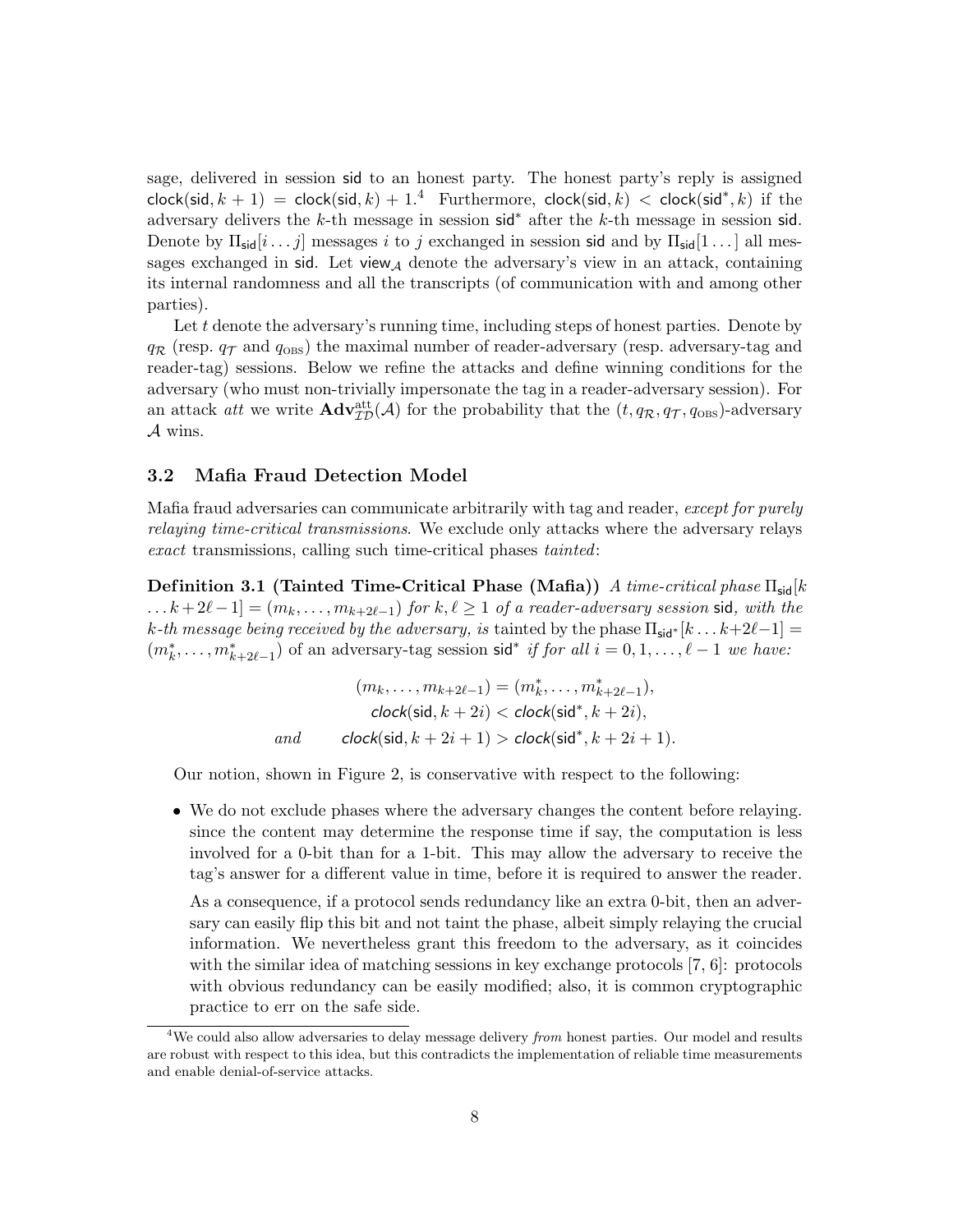• According to our definition, a time-critical phase becomes tainted if there is another session in which the adversary relays all transmitted messages in the two sessions. If the adversary changes the content of a single transmission in such a phase or the order of a single step only, then the phase is not tainted by the other session anymore. This provides again more freedom to the adversary and strengthens the security notion.



Figure 2: Examples of Tainted and Untainted Time-Critical Phases.

The adversary must now make the reader accept in session sid such that for each adversary-tag session sid<sup>\*</sup> at most  $T_{\text{max}}$  phases of sid are tainted by sid<sup>\*</sup>:

**Definition 3.2 (Mafia Fraud Resistance)** For a distance-bounding identification scheme *ID* with parameters  $(t_{\text{max}}, T_{\text{max}}, E_{\text{max}}, N_c)$ , a  $(t, q_{\mathcal{R}}, q_{\mathcal{T}}, q_{\text{obs}})$ -Mafia-fraud adversary A wins against  $\mathcal{ID}$  if the reader accepts in a reader-adversary session sid such that any  $adversary-tag \ session \ sid^* \ taints \ at \ most \ T_{\max} \ time-critical \ phases \ of \ sid. \ Let \ \pmb{Adv}^{mafa}_{\mathcal{ID}}(\mathcal{A})$ denote the probability that A wins.

Different adversary-tag sessions may taint different rounds of reader-adversary session sid. As we count  $T_{\text{max}}$  over all adversary-tag sessions the adversary wins if it taints at most  $T_{\text{max}}$  distinct phases. Protocols must prevent such attacks to be Mafia fraud secure in concurrent settings. Further session interdependencies should also be avoided so that messages from another session do not taint sid.

#### 3.3 Terrorist Attack Model

In a terrorist attack the tag aids the adversary in all short of revealing its secret key, in fact wanting to ensure that the adversary only wins with the tag's aid (the dishonest prover controls the adversary's access). Desmedt [17] concretely describes the tag's involvement as offline help in a single impersonation attempt. The adversary now wins if the reader accepts, but the adversary cannot use the help given by tag  $\mathcal{T}'$  to impersonate further.

We formalize the idea by using ideas from proofs of computational ability [38, 5]. which exactly capture the intuition of terrorist attacks: given support from a prover e.g.  $\mathcal{T}'$ , one can solve a hard problem e.g. identifying to the reader. This is independent of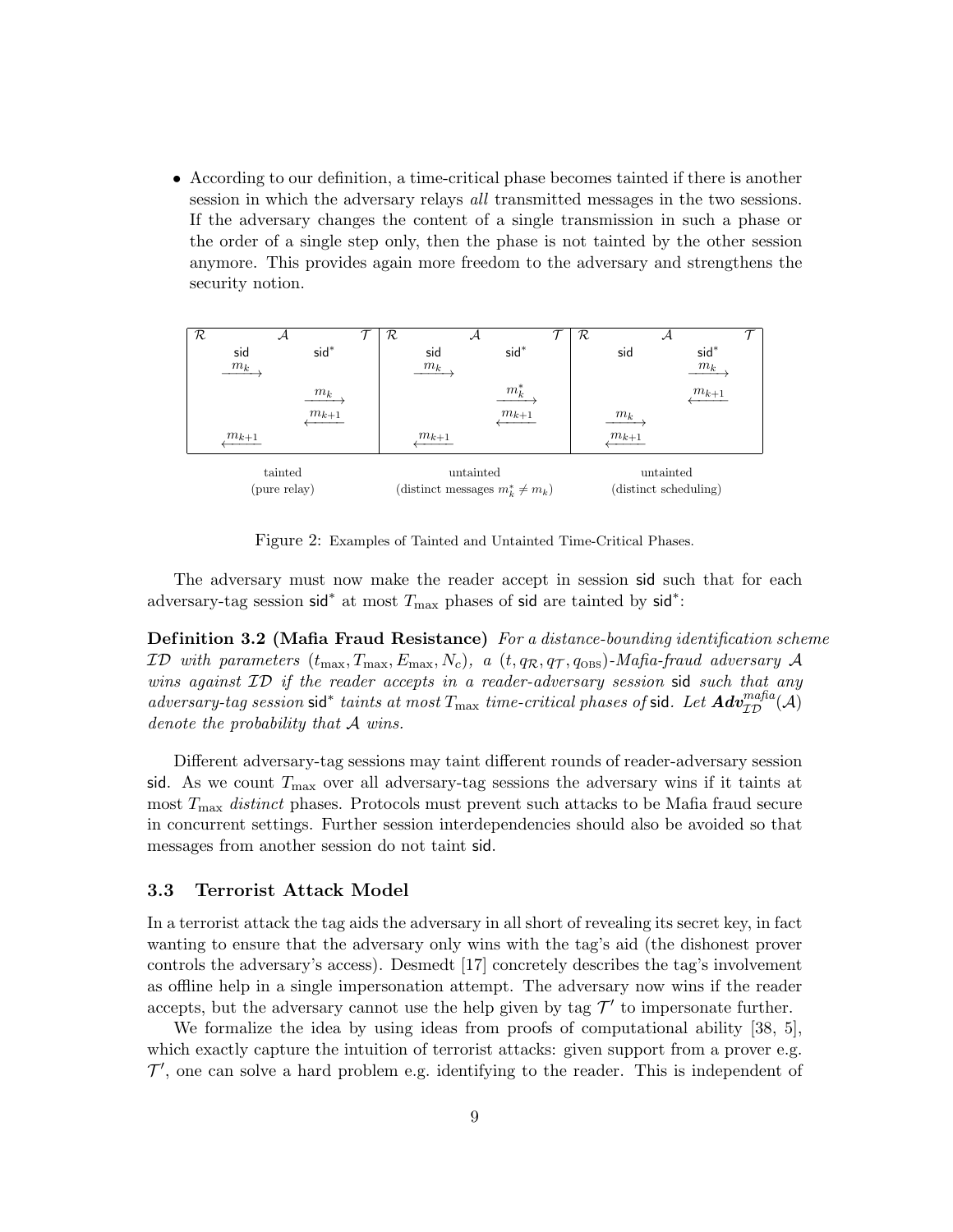how the prover gives support. We are not, however, interested in the cases where  $\mathcal{T}'$  yields the entire key (or large parts of it) and mark certain auxiliary data given by  $\mathcal{T}'$  as trivial, i.e. the data is trivial if it allows one to successfully complete a "fresh" identification attempt without help from  $\mathcal{T}'$ . This includes the case when  $\mathcal{T}'$  gives the secret key, but circumvents the problem of determining which parts of the key are helpful. Data is trivial if it aids identification beyond the dedicated help in the session where  $\mathcal{T}'$  helps.

We formalize the latter by demanding that no algorithm  $S$ , called simulator, can use the data passed by  $\mathcal{T}'$  to  $\mathcal A$  to authenticate without the help of  $\mathcal{T}'$  (to be fair, we allow S the same number  $q_R$  of attempts as A). This is in line with well-known simulation paradigms, and allows to compare the respective success probabilities of the adversary A aided by  $\mathcal{T}'$ , and the simulator S using A's information to authenticate. If A is significantly more successful than  $S$ , the attack is non-trivial and the protocol is insecure against terrorist attacks. Note that "unsophisticated" adversaries may do worse than simulators for secure schemes, thus yielding negative advantages.

For terrorist fraud,  $A$  acts as for Mafia fraud, but may query the "malicious" interface  $\mathcal{T}'$  in lazy phases. Sessions sid' with  $\mathcal{T}'$  are arbitrary, not following protocol. In fact we may consider only one session sid' when  $\mathcal{T}'$  helps  $\mathcal{A}$ . The tag may not aid  $\mathcal{A}$  in timecritical phases, a fact which we model by defining tainted time-critical phases as pure-relay phases or rounds where  $A$  queries  $T'$ .

Definition 3.3 (Tainted Time-Critical Phase (Terror)) A time-critical phase  $\Pi_{\text{sid}}[k \dots k+1]$  $2\ell - 1 = (m_k, \ldots, m_{k+2\ell-1})$  for  $k, \ell \geq 1$  of a reader-adversary session sid, with the k-th message being received by the adversary, is tainted if there is a session sid' between the adversary and  $\mathcal{T}'$  such that, for some i,

$$
\mathit{clock}(\mathsf{sid}, k) < \mathit{clock}(\mathsf{sid}', i) < \mathit{clock}(\mathsf{sid}, k + 2\ell - 1).
$$

For the new definition of tainted phases, terrorist fraud resistance demands that for any terrorist fraud attacker  $A$  there exists a simulator  $S$  such that for any supporting  $\mathcal{T}'$ ,  $\mathcal{S}$  is essentially as successful as  $\mathcal{A}$ . We use concrete security statements and omit quantification over  $A, S$ , and  $T'$  algorithms; this quantification is included in subsequent security claims in the usual form (i.e., for any adversary there exists a simulator such that for all tags the advantage is small).

**Definition 3.4 (Terrorist Fraud Resistance)** Let  $ID$  be a distance-bounding identification scheme with parameters  $(t_{\text{max}}, T_{\text{max}}, E_{\text{max}}, N_c)$ . Let A be a  $(t, q_{\mathcal{R}}, q_{\mathcal{T}}')$ -terroristfraud adversary, S be an algorithm running in time  $t_{\mathcal{S}}$ , and  $\mathcal{T}'$  be an algorithm running in time t'. Denote

$$
\boldsymbol{Adv}_{\mathcal{ID}}^{terror}(\mathcal{A}, \mathcal{S}, \mathcal{T}') = p_{\mathcal{A}} - p_{\mathcal{S}}
$$

where  $p_A$  is the probability that the reader accepts in one of the  $q_R$  reader-adversary sessions sid such that at most  $T_{\text{max}}$  time-critical phases of sid are tainted, and ps is the probability that, given view<sub>A</sub> in an attack of A, S makes the reader accept in one of  $q_{\mathcal{R}}$ subsequent executions.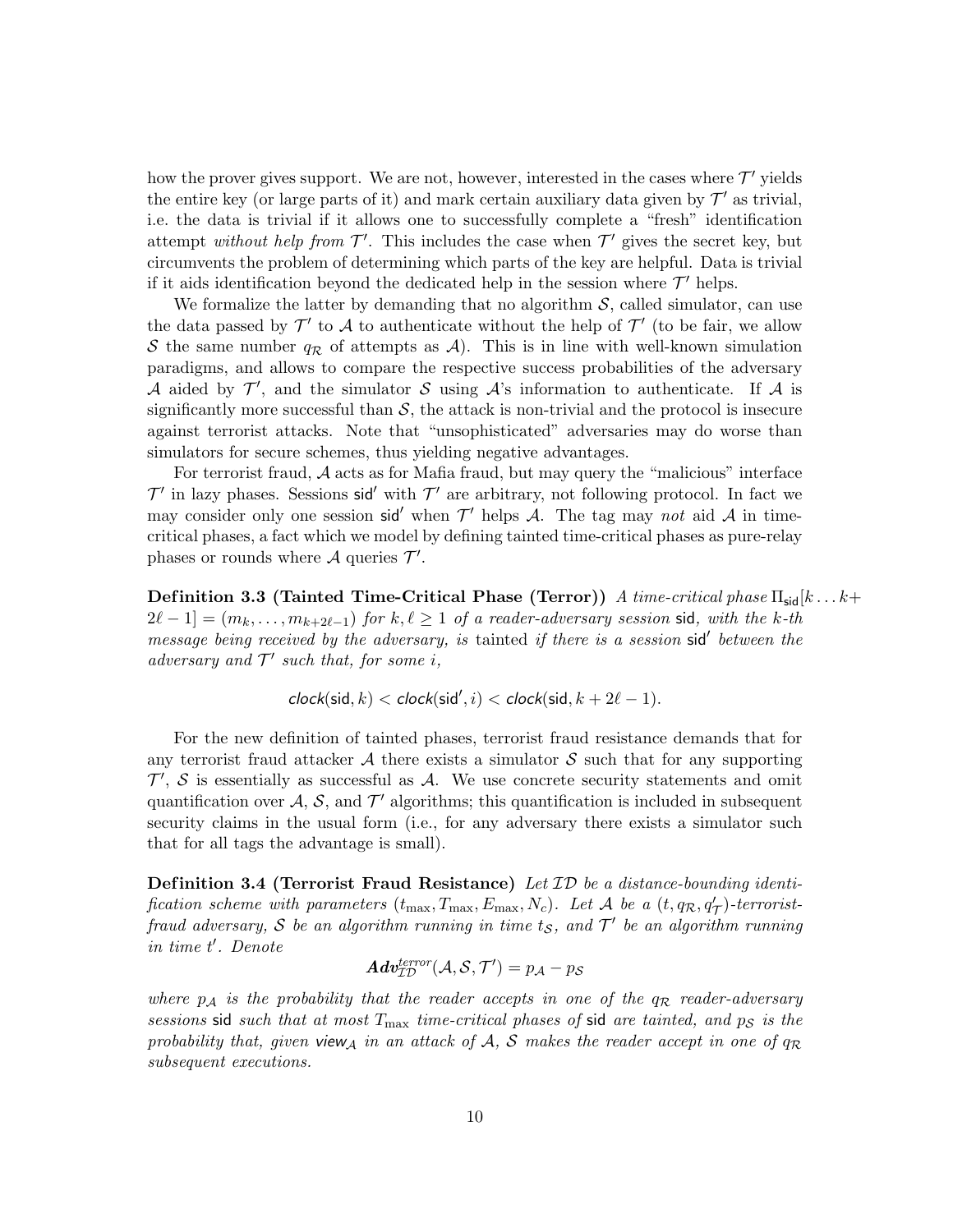Again, if the advantage is negative,  $A$  performs worse than S. Our notion is quite strong: the simulator only gets to see  $\mathcal{A}$ 's transcript in an offline phase, instead of communicating with  $\mathcal{T}'$  online. This guarantees stronger security and saves us from dealing with issues related to the number of queries and successful attacks (adversary vs. simulator).

How does our definition fit into previous efforts? Previous protocols [35, 4] claim to achieve a security of  $(1/2)^{-N_c}$ . This, however, corresponds to a tailor-made strategy of  $\mathcal{T}'$ ; other strategies may still exist. Proving that the advantage in Definition 3.4 is negligible, then we *prove* that  $\mathcal{T}'$  can only help trivially.

#### 3.4 Distance-Fraud Model

For distance fraud an adversary must reply ahead of a time-critical phase or it cannot respond in time. In practice this is enforced by a tight value of  $t_{\text{max}}$ . For any time-critical phase, with possibly many communication rounds, the adversary must commit to the first message to be sent. For any later rounds in the phase, the adversary has time to reply even from farther away.

The order of committed and sent values is determined by on oracle CommitTo with a single session sid<sub>CommitTo</sub>, taking tuples (sid, i,  $m_i$ ) from the adversary and giving empty responses. The adversary commits to the first message of time-critical phase i of session sid (message j in sid) at time  $clock(side_{CommitTo}, j)$ . As the adversary may repeatedly commit to this message, we take the last commitment before phase  $i$  begins. A timecritical phase is tainted if the adversary returns an answer it has not committed to.

Definition 3.5 (Tainted Time-Critical Phase (Distance)) A time-critical phase  $\Pi_{\text{sid}}[k \dots k+1]$  $2\ell - 1 = (m_k, \ldots, m_{k+2\ell-1})$  for  $k, \ell \geq 1$  of a reader-adversary session sid, with the k-th message being received by the adversary, is tainted if the maximal j with  $\Pi_{\text{sid}_{\text{Commit}\bar{D}}}[j] =$  $(\textsf{sid}, k+1, m^*_{k+1})$  for some  $m^*_{k+1}$  and  $\textsf{clock}(\textsf{sid}, k) > \textsf{clock}(\textsf{sid}_{\textsf{CommitTo}}, j)$  satisfies  $m^*_{k+1} \neq j$  $m_{k+1}$  (or no such j exists).

**Definition 3.6 (Distance Fraud Resistance)** For an identification scheme ID with parameters  $(t_{\text{max}}, T_{\text{max}}, E_{\text{max}}, N_c)$ , a  $(t, q_{\mathcal{R}}, q_{\mathcal{T}}, q_{\text{OBS}})$ -distance-fraud adversary A wins against ID if the reader accepts in one of  $q_{\mathcal{R}}$  reader-adversary sessions sid with at most  $T_{\text{max}}$ tainted time-critical phases. Let  $\pmb{Adv}_{\mathcal{ID}}^{dist}(\mathcal{A})$  be the probability of  $\mathcal A$  winning.

#### 3.5 Impersonation Resistance

We suggest a simple, but very strong definition of impersonation security as a basic requirement of identification in our concurrent setting. Thus even adversaries who actively take part in intertwined prover and verifier runs cannot impersonate the prover. Whereas the previous properties concern time-critical phases, impersonation security requires that an adversary cannot impersonate a tag in lazy phases. This ensures that the reader leaks no time-critical information to an invalid tag. Following the idea that parties should authenticate even if the time-critical phases are not executed, we consider projections  $\Pi_{\sf sid}^{\sf lazy}[1\ldots]$  of  $\Pi_{\sf sid}[1\ldots]$  containing lazy phases transmissions only, and (not necessarily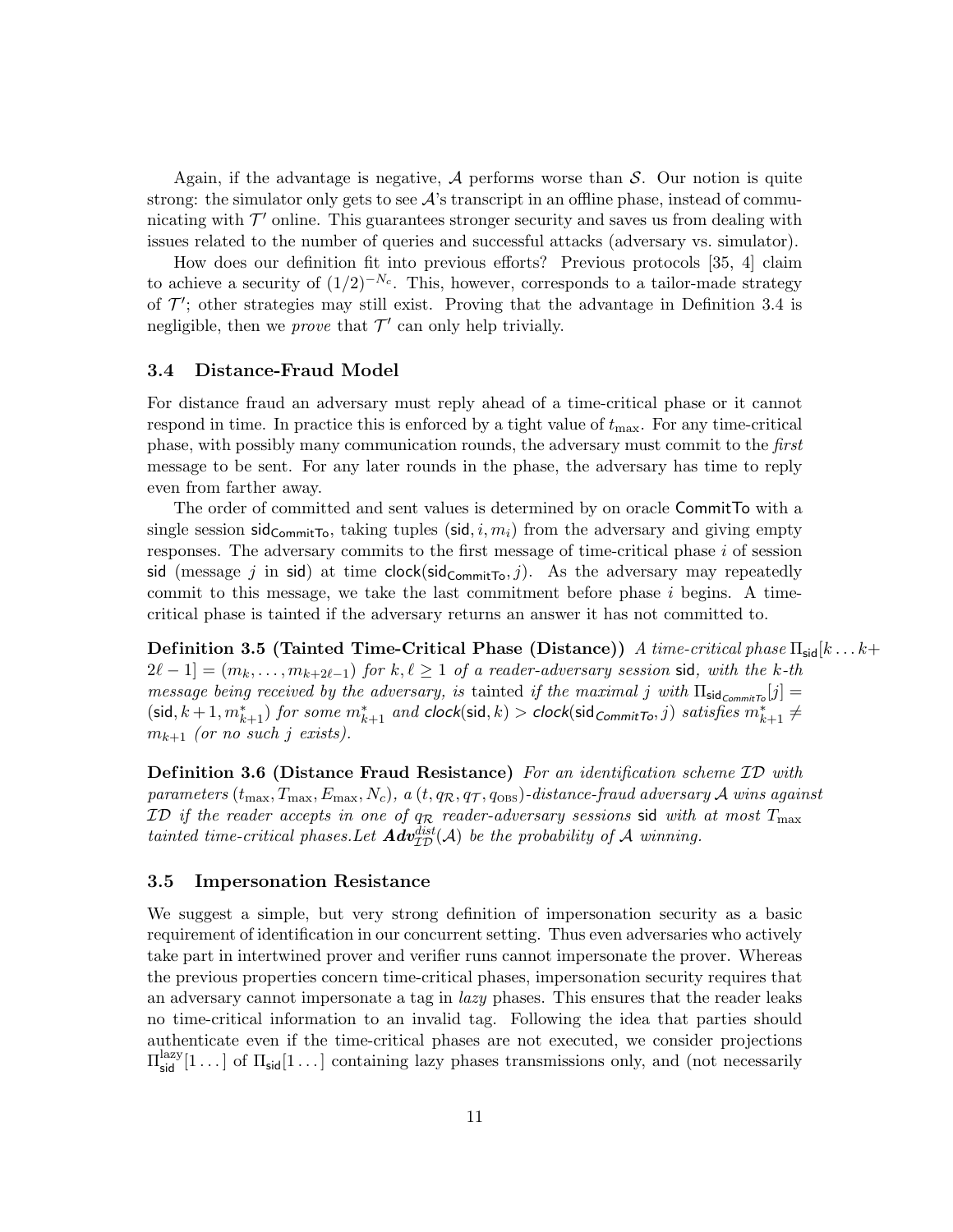consecutive) indices  $\iota_{\text{sid}}^{\text{lazy}} = (i_1, i_2, \dots)$  of lazy phase messages. The adversary wins if a reader-adversary session succeeds and no adversary-tag session has the same "lazy transcript", created via pure relaying.

**Definition 3.7 (Impersonation Resistance)** In a distance-bounding identification scheme ID with parameters  $(t_{\text{max}}, T_{\text{max}}, E_{\text{max}}, N_c)$  where R always go first, a  $(t, q_R, q_T, q_{\text{obs}})$ impersonation adversary  $\mathcal A$  wins against  $\mathcal{ID}$  if  $\mathcal R$  accepts in a reader-adversary session sid such that no adversary-tag session sid<sup>\*</sup> has

$$
\Pi_{\mathsf{sid}}^{\mathit{lazy}}[1 \dots] = \Pi_{\mathsf{sid}}^{\mathit{lazy}}[1 \dots],
$$

and

 $clock(side, i) < clock(side^*, i)$ 

for any  $i \in \iota_{\textsf{sid}}^{lazy} \cap \iota_{\textsf{sid}}^{lazy}$  s.t. R has sent the *i*-th message to A in sid, and

$$
\mathit{clock}(\mathsf{sid}, j) > \mathit{clock}(\mathsf{sid}^*, j)
$$

for any  $j \in \iota_{\mathsf{sid}}^{lazy} \cap \iota_{\mathsf{sid}}^{lazy}$  such that the adversary has sent the j-th message to the reader in sid. Let  $\boldsymbol{Adv}_{\mathcal{ID}}^{imp}(\mathcal{A})$  be the probability that  $\mathcal A$  wins.

# 4 Relationship between Fraud Types

Impersonation security concerns lazy protocol phases, while Terrorist, Mafia, and distance fraud attack time-critical phases. In our framework we refute the idea in [35] that terrorist fraud resistance implies distance fraud resistance and show that all properties are independent. The formal proofs for each statement are shown in Appendix B.

**Theorem 4.1 (Security Diagram — Informal)** If pseudorandom functions exist, the following holds:

- 1. There exists a distance-bounding identification scheme that is impersonation-secure, Mafia and distance fraud resistant, but not terrorist fraud resistant.
- 2. There exists a distance-bounding identification scheme that is impersonation-secure, Terrorist and Mafia fraud resistant, but not distance fraud resistant. Thus, terrorist fraud resistance does not imply distance fraud resistance.
- 3. There exists a distance-bounding identification scheme that is impersonation-secure, Terrorist and distance fraud resistant, but not Mafia fraud resistant. Thus, terrorist fraud resistance does not imply Mafia fraud resistance.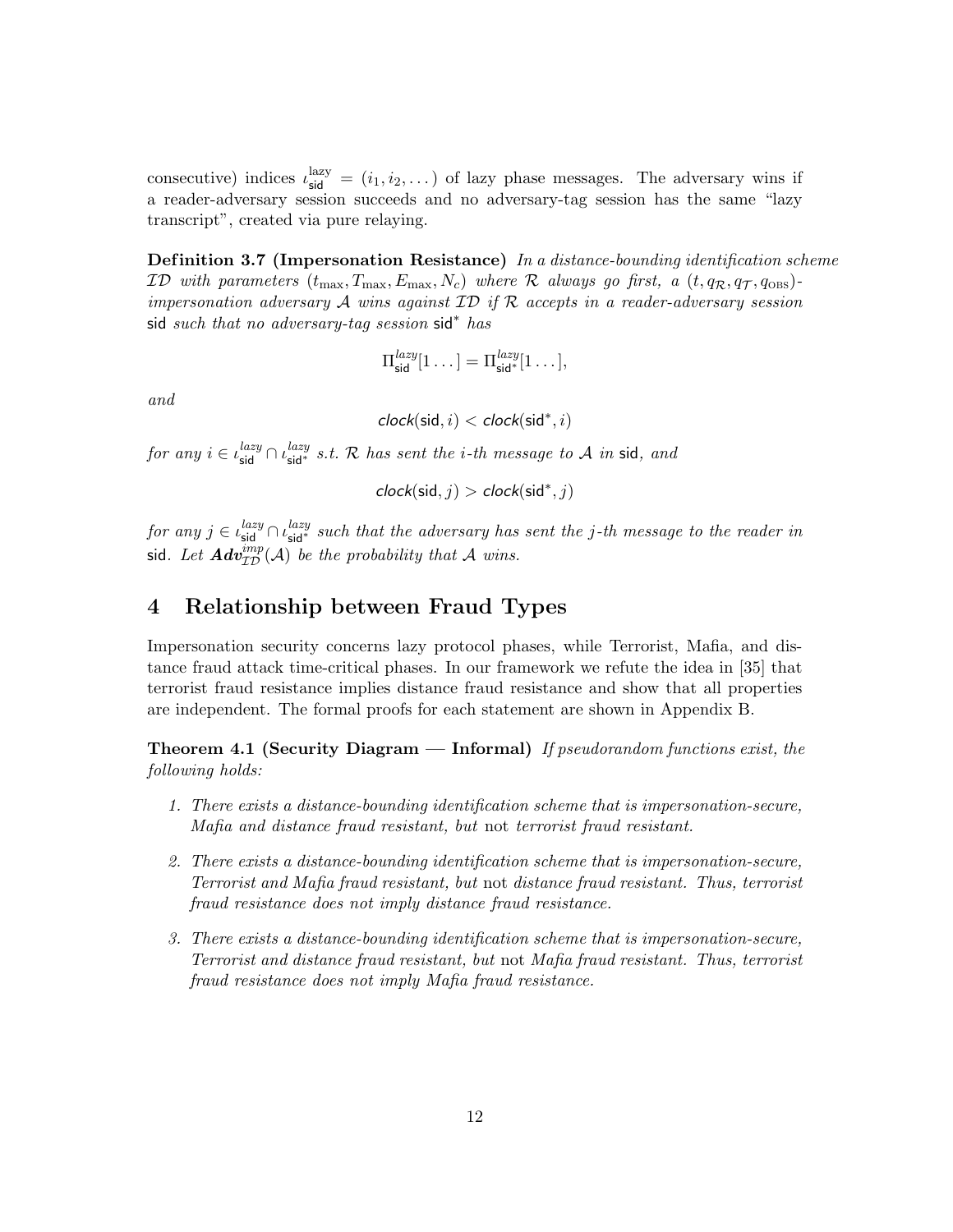Terrorist-Fraud Resistance. The enhanced Kim-Avoine scheme in Section 5 has all properties except for terrorist-fraud resistance. The reason it fails against terrorist attacks is that time-critical messages are predetermined by the lazy phase and can be revealed without disclosing the secret key (thus providing sufficient, but non-trivial offline help). In general, terrorist attacks are thwarted by interlinking authentication sessions, such that malicious tags (partially) reveal long-term secrets if they help the adversary. The difficulty in designing terrorist-fraud resistant schemes is formally ensuring that the simulator can extract the secret from the adversary and thus authenticate. The simulator's only advantage is that it can rewind executions and get responses for different challenges.

Distance-Fraud Resistance. We separate distance-fraud resistance from the other properties by giving the tag a special key which makes time-critical responses predictable. Honest parties never use this key, but malicious tags may use it to commit distance fraud. Other security properties are unaffected, as the special key is never used by honest parties. Distance-fraud resistance depends on the unpredictability of each round's answer. This is easily achieved by adding some time-critical rounds where tags echo random bits.

Mafia-Fraud Resistance. We show Mafia fraud resistance independence by starting with a protocol having all other security properties; the tag may use a bit to indicate that time-critical bits are flipped. Then a man-in-the-middle adversary can flip replies from an adversary-tag session and authenticate to the reader without tainting the phases. There are two options to prevent Mafia fraud attacks. Assume that in each fast phase the reader sends a random challenge. If the adversary correctly predicts the challenge in a reader impersonation, it can use the reply in the reader-adversary session without tainting the phase; for a wrong prediction, the adversary guesses the answer instead. The overall success is  $\frac{3}{4}$  per round as in, e.g., the Hancke and Kuhn protocol [28]. The other option is to authenticate the reader by the fast phase challenges. Now the adversarytag session in the above attack aborts for a wrong prediction, dropping the adversary's success probability in the reader-adversary execution to  $\frac{1}{2}$  for subsequent rounds. This is the strategy of the Kim-Avoine as discussed next.

# 5 Case Study: The Construction due to Kim and Avoine

The scheme in [31] is Mafia and Distance fraud resistant. We tweak it to add impersonation security, provide for noisy channels as in Section 2, then prove it secure in our framework. The proof relies on the fact that the nonce pairs exchanged in each run are quasi unique; also for any efficient adversary  $\mathcal{A}'$  the advantage  $\text{Adv}_{PRF}^{\text{dist}}(\mathcal{A}')$  of distinguishing a pseudorandom function from a truly random one is small (see Appendix C for a formal proof).

**Theorem 5.1 (Security Properties)** The distance-bounding identification scheme ID in Fig. 3 with parameters  $(T_{\text{max}}, t_{\text{max}}, E_{\text{max}}, N_c)$  has the following properties: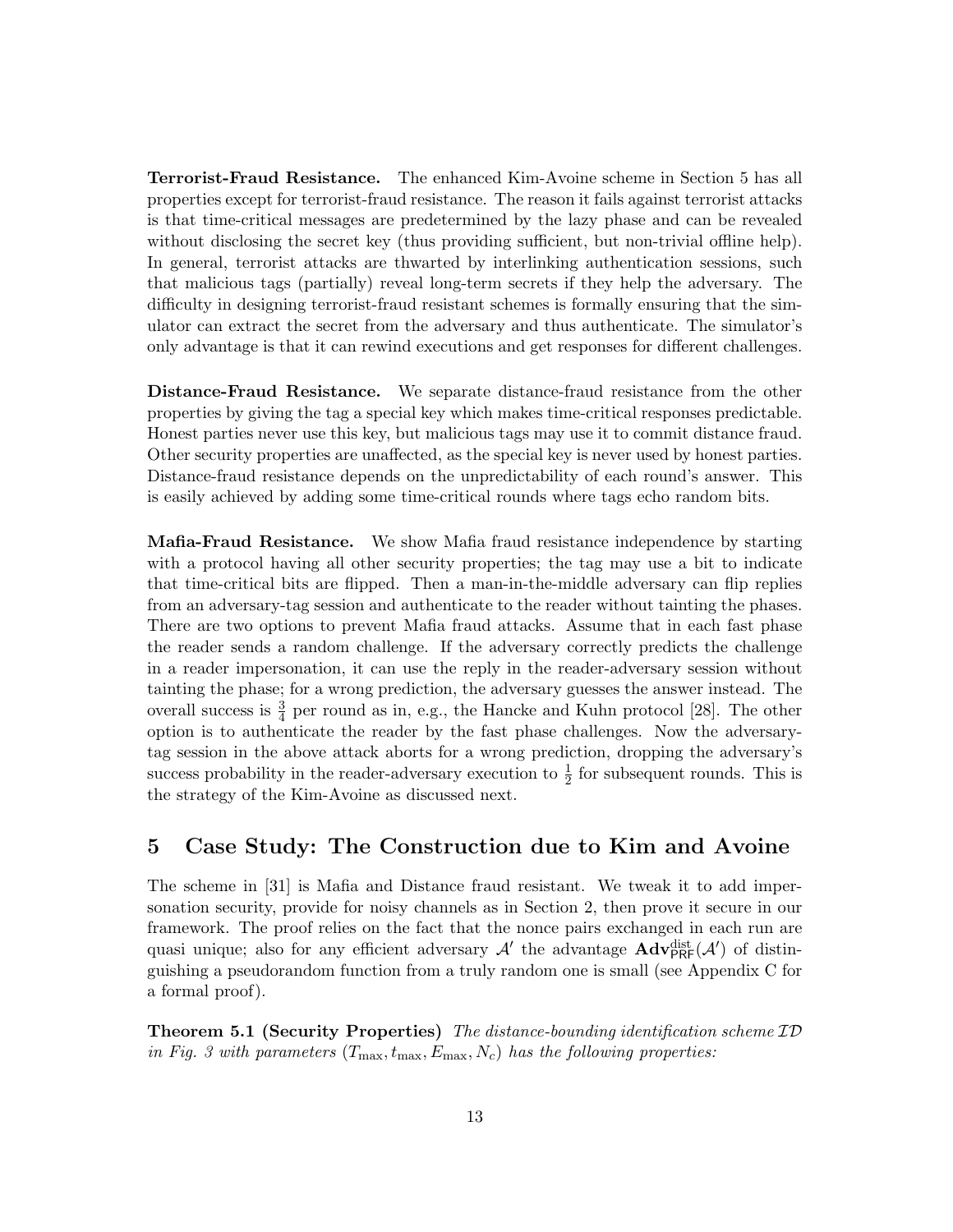- It is not terrorist-fraud resistant.
- For any  $(t, q<sub>R</sub>, q<sub>T</sub>, q<sub>0BS</sub>)$ -impersonation adversary A against ID there exists a  $(t', q')$ distinguisher  $A'$  against PRF (with  $t' = t + O(n)$  and  $q' = q_R + q_T + q_{\text{obs}}$ ) such that,

$$
\boldsymbol{Adv}_{\mathcal{ID}}^{imp}(\mathcal{A}) \leq q_{\mathcal{R}} \cdot 2^{-|I|} + \boldsymbol{Adv}_{\mathsf{PRF}}^{dist}(\mathcal{A}') + \binom{q_{\mathcal{R}}+q_{\mathrm{OBS}}}{2} \cdot 2^{-|N_{\mathcal{R}}|} + \binom{q_{\mathcal{T}}}{2} \cdot 2^{-|N_{\mathcal{T}}|}.
$$

• For any  $(t, q_{\mathcal{R}}, q_{\mathcal{T}}, q_{\text{OBS}})$ -distance-fraud adversary A against ID there is a  $(t', q')$ distinguisher A' against PRF (where  $t' = t + O(n)$  and  $q' = q_R + q_T + q_{\text{obs}}$ ) such that, for  $N_t = T_{\text{max}} + E_{\text{max}}$ 

$$
\boldsymbol{Adv}_{\mathcal{ID}}^{dist}(\mathcal{A}) \leq q_{\mathcal{R}} \cdot {N_c \choose N_t} \left(\frac{7}{8}\right)^{N_c-N_t} + \boldsymbol{Adv}_{\mathsf{PRF}}^{dist}(\mathcal{A}') + {q_{\mathcal{R}} + q_{\mathrm{OBS}} \choose 2} \cdot 2^{-|N_{\mathcal{R}}|}
$$

• For any  $(t, q<sub>R</sub>, q<sub>T</sub>, q<sub>obs</sub>)$ -Mafia-fraud adversary A against ID there exists a  $(t', q')$ distinguisher A' against PRF (where  $t' = t + O(n)$  and  $q' = q_R + q_T + q_{\text{obs}}$ ) such that, for  $N_t = T_{\text{max}} + 2E_{\text{max}}$ 

$$
Adv_{\mathcal{ID}}^{mafia}(\mathcal{A}) \leq \frac{5}{8} \cdot q_{\mathcal{R}} {N_c \choose N_t} \cdot (N_c - N_t + 2) \cdot 2^{-(N_c - N_t)} + Adv_{\mathsf{PRF}}^{dist}(\mathcal{A}') + {q_{\mathcal{R}} + q_{\mathsf{OBS}}} \cdot 2^{-|N_{\mathcal{R}}|} + {q_{\mathcal{T}} \choose 2} \cdot 2^{-|N_{\mathcal{T}}|}
$$

For a single impersonation attempt and  $T_{\text{max}} = E_{\text{max}} = 0$  we have up to small terms the (almost optimal) bound  $\frac{1}{2}(N_c + 2) \cdot 2^{-N_c}$  for Mafia-Fraud resistance. The distance fraud resistance of  $\frac{7}{8}$  per round is tight, corresponding to an adversary who sends  $v_i^0$  in round i  $(v^0)$  is precomputed in the lazy phase).

### Acknowledgments

We thank the anonymous reviewers for valuable comments.

The second author was supported by grants Fi 940/2-1 and Fi 940/3-1 of the German Research Foundation (DFG). This work was also supported by CASED (www.cased.de).

### References

- [1] Abyneh, M.R.S.: Security analysis of two distance-bounding protocols. In: Proceedings of RFIDSec 2011. Lecture Notes in Computer Science, Springer (2011)
- [2] Avoine, G., Bingol, M.A., Karda, S., Lauradoux, C., Martin, B.: A formal framework for analyzing rfid distance bounding protocols. In: Journal of Computer Security - Special Issue on RFID System Security, 2010 (2010)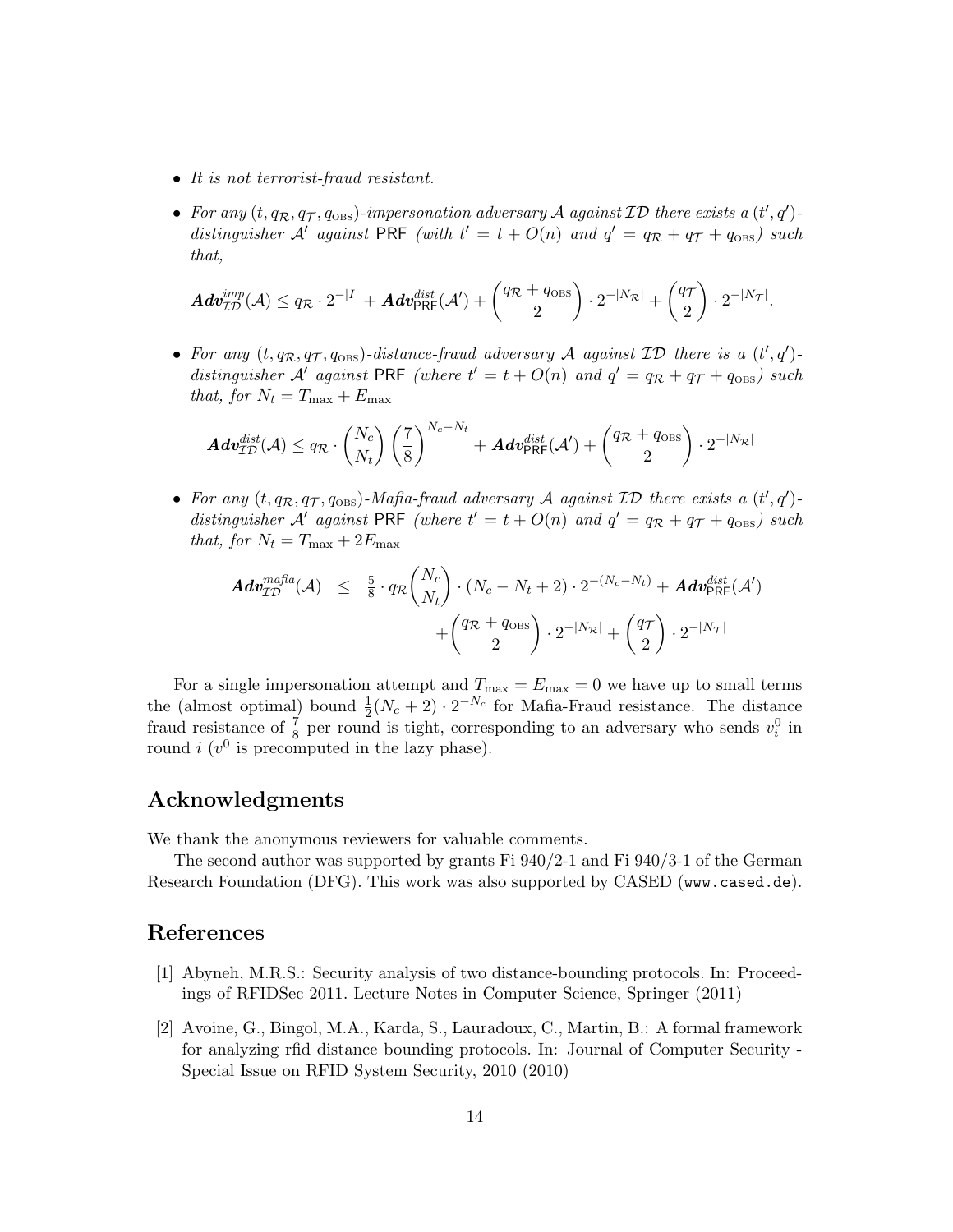

Figure 3: Enhanced Kim/Avoine protocol.

- [3] Avoine, G., Martin, B., Martin, T.: Optimal security limits of rfid distance bounding protocols. In: RFIDSec 2010. pp. 220 – 238
- [4] Avoine, G., Tchamkerten, A.: An efficient distance bounding rfid authentication protocol: Balancing false-acceptance rate and memory requirement. In: Information Security. Lecture Notes in Computer Science, vol. 5735, pp. 250–261. Springer-Verlag (2009)
- [5] Bellare, M., Goldreich, O.: Proving computational ability. http://www.wisdom.weizmann.ac.il/ oded/PS/poa.ps (1992)
- [6] Bellare, M., Pointcheval, D., Rogaway, P.: Authenticated key exchange secure against dictionary attacks. In: Advances in Cryptology — Eurocrypt 2000. Lecture Notes in Computer Science, vol. 1807, pp. 139–155. Springer-Verlag (2000)
- [7] Bellare, M., Rogaway, P.: Entity authentication and key distribution. In: Advances in Cryptology — Crypto '93. Lecture Notes in Computer Science, vol. 773, pp. 232– 249. Springer-Verlag (1994)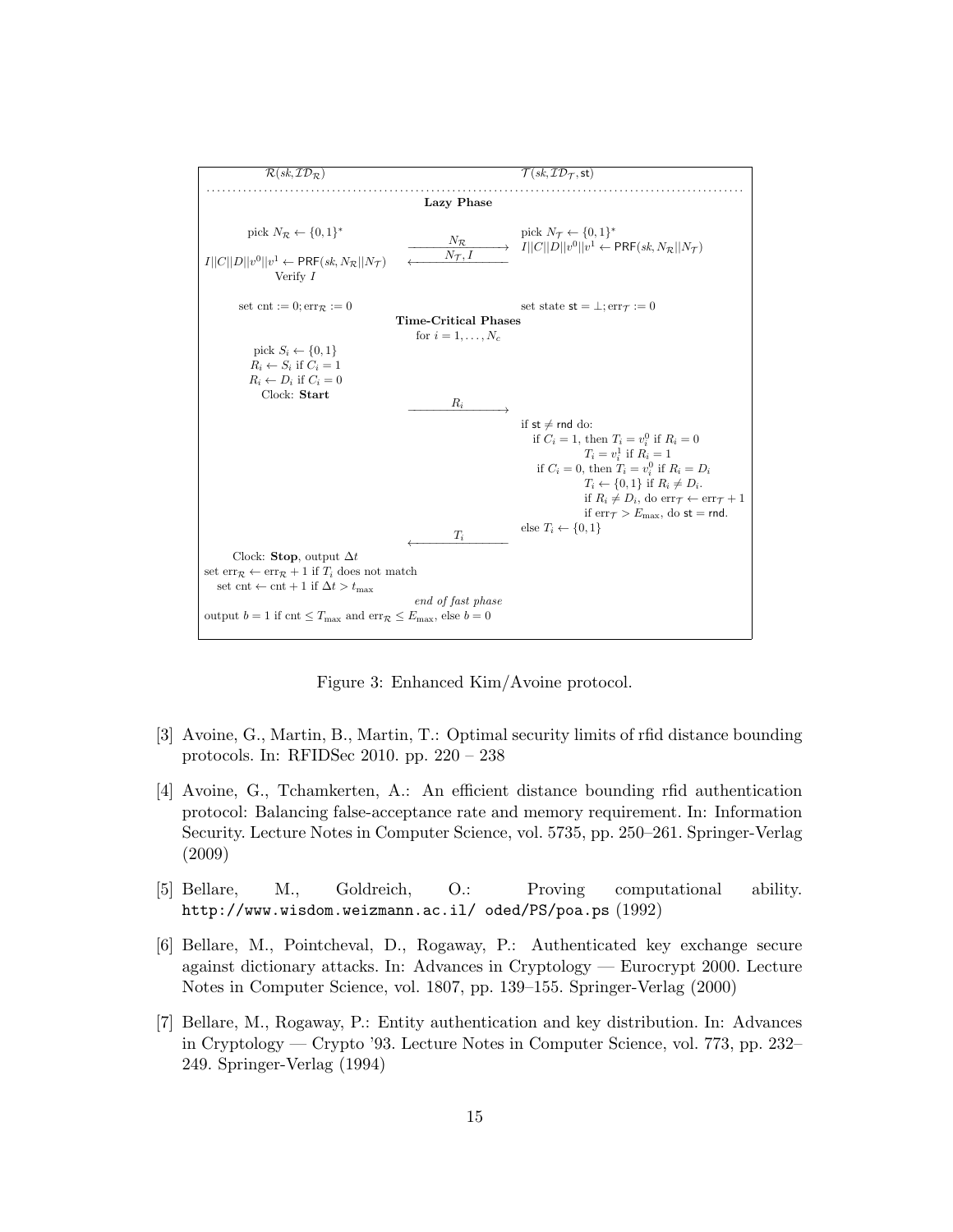- [8] Brands, S.: Rethinking Public Key Infrastructures and Digital Certificates: Building in Privacy. MIT Press (2000)
- [9] Brands, S., Chaum, D.: Distance-bounding protocols. In: Advances in Cryptology — Eurocrypt'93. pp. 344–359. Lecture Notes in Computer Science, Springer-Verlag (1993)
- [10] Bringer, J., Chabanne, H.: Trusted-hb: A low-cost version of hb  $^+$  secure against man-in-the-middle attacks. Transactions on Information Theory 54(9), 4339–4342 (2008)
- [11] Bussard, L., Bagga, W.: Distance-bounding proof of knowledge to avoid real-time attacks. Security and Privacy in the Age of Ubiquitous Computing 181, 222–238 (2005)
- [12] Camenisch, J., Lysyanskaya, A.: An efficient system for non-transferable anonymous credentials with optional anonymity revocation. In: Advances in Cryptology — Eurocrypt. Lecture Notes in Computer Science, vol. 2045, pp. 93–118. Springer-Verlag (2001)
- [13] Capkun, S., Butty'an, L., Hubaux, J.P.: Sector: Secure tracking of node encounters in multi-hop wireless networks. In: ACM Workshop on Security of Ad Hoc and Sensor Networks - SASN. pp. 21 – 32. ACM Press (2003)
- [14] Carluccio, D., Kasper, T., Paar, C.: Implementation details of a multi purpose iso 14443 rfidtool. In: Printed handout of Workshop on RFID Security - RFIDSec 06 (July 2006)
- [15] Chandran, N., Goyal, V., Moriarty, R., Ostrovsky, R.: Position based cryptography. In: Advances in Cryptology — Crypto. Lecture Notes in Computer Science, vol. 5677, pp. 391–407. Springer-Verlag (2009)
- [16] Clulow, J., Hancke, G.P., Kuhn, M.G., Moore, T.: So near and yet so far: Distancebounding attacks in wireless networks. In: European Workshop on Security and Privacy in Ad-Hoc and Sensor Networks. Lecture Notes in Computer Science, vol. 4357, pp. 83–97. Springer-Verlag (2006)
- [17] Desmedt, Y.: Major security problems with the 'unforgeable' (feige)-fiat-shamir proofs of identity and how to overcome them. In: SecuriCom. pp. 15–17. SEDEP Paris, France (1988)
- [18] Drimer, S., Murdoch, S.J.: Keep your enemies close: distance bounding against smartcard relay attacks. In: Proc. of the 16-th USENIX Security Symposium on USENIX Security Symposium, article no. 7. ACM Press (2007)
- [19] Duc, D., Kim, K.: Securing hb+ against grs man-in-the-middle attack. In: Symposium on Cryptography and Information Security (SCIS). The Institute of Electronics, Information and Communication Engineers (2007)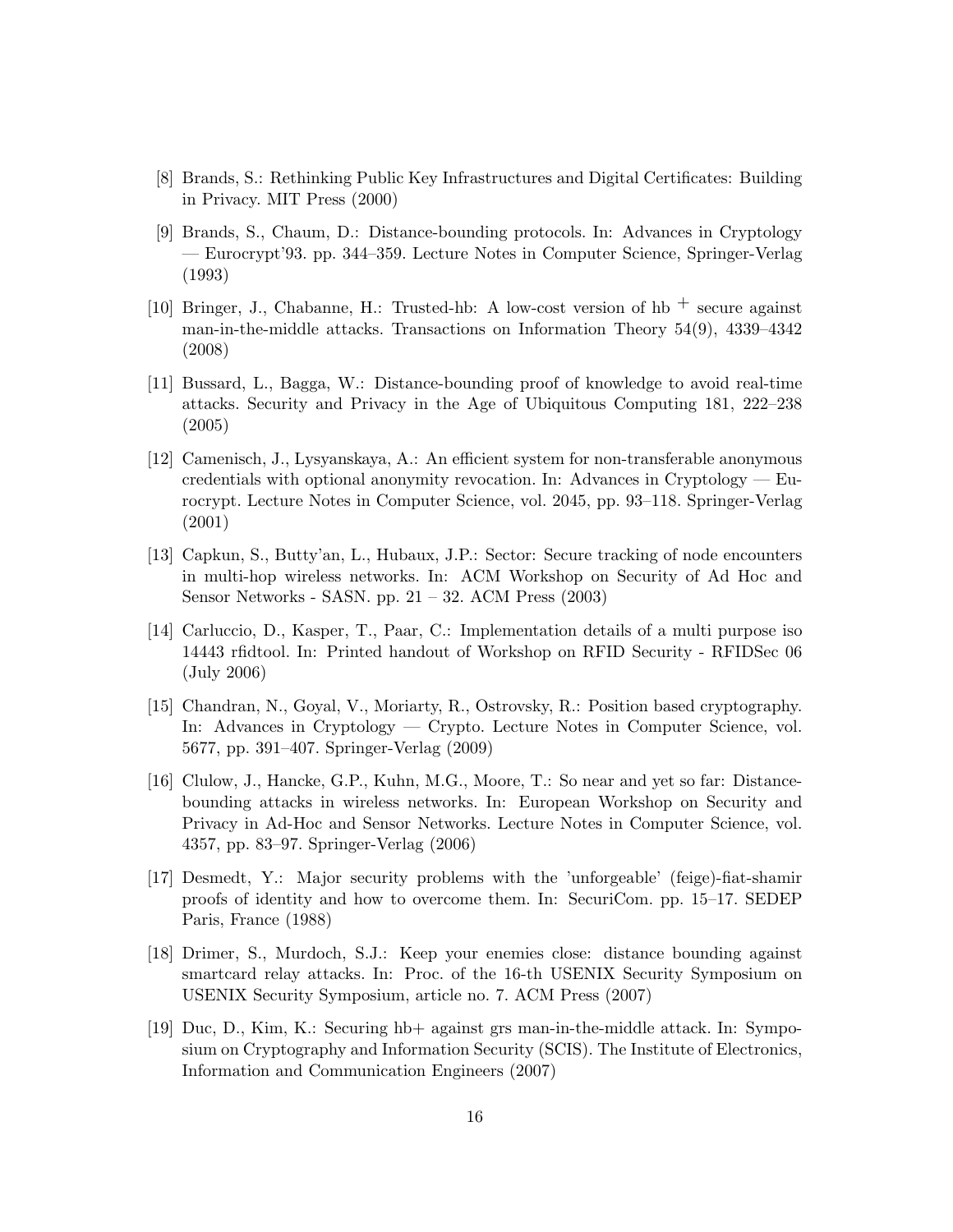- [20] Dwork, C., Lotspiech, J.B., Naor, M.: Digital signets: Self-enforcing protection of digital information (preliminary version). In: STOC. pp. 489–498 (1996)
- [21] Francillon, A., Danev, B., Capkun, S.: Relay attacks on passive keyless entry and start systems in modern cars. Cryptology ePrint Archive, Report 2010/332 (2010), ePRINTURL
- [22] Gilbert, H., Robshaw, M., Sibert, H.: An active attack against hb+ a provably secure lightweight authentication protocol. Cryptology ePrint Archive, Report 2005/237 (2005), ePRINTURL
- [23] Goldreich, O., Pfitzmann, B., Rivest, R.L.: Self-delegation with controlled propagation - or - what if you lose your laptop. In: Advances in Cryptology — Crypto. Lecture Notes in Computer Science, vol. 1462, pp. 153–168. Springer-Verlag (1998)
- [24] Haataja, K., Toivanen, P.: Two practical man-in-the-middle attacks on bluetooth secure simple pairing and countermeasures. Transactions on Wireless Communications 9(1), 384–392 (2010)
- [25] Hancke, G.P.: A practical relay attack on iso 14443 proximity cards. http://www.cl.cam.ac.uk/gh275/relay.pdf (2005)
- [26] Hancke, G.: Distance bounding publication database. http://www.rfidblog.org.uk/db.html (2010)
- [27] Hancke, G.P.: Design of a secure distance-bounding channel for rfid. Journal of Network and Computer Applications (2010)
- [28] Hancke, G.P., Kuhn, M.G.: An rfid distance bounding protocol. In: SE-CURECOMM. pp. 67–73. ACM Press (2005)
- [29] Hopper, N.J., Blum, M.: Secure human identification protocols. In: Proceedings of the 7th International Conference on the Theory and Application of Cryptology and Information Security ADVCRYPTO. Lecture Notes in Computer Science, vol. 2248, pp. 52–66. Springer-Verlag (2001)
- [30] Juels, A.: Rfid security and privacy: a research survey. IEEE Journal on Selected Areas in Communications 24(2), 381–394 (2006)
- [31] Kim, C.H., Avoine, G.: Rfid distance bounding protocol with mixed challenges to prevent relay attacks. In: Proceedings of the 8th International Conference on Cryptology and Networks Security (CANS 2009). Lecture Notes in Computer Science, vol. 5888, pp. 119–131. Springer-Verlag (2009)
- [32] Leng, X., Mayes, K., Markantonakis, K.: Hb-mp+ protocol: An improvement on the hb-mp protocol. In: International Conference on RFID. pp. 118–124. IEEE Computer Society Press (2008)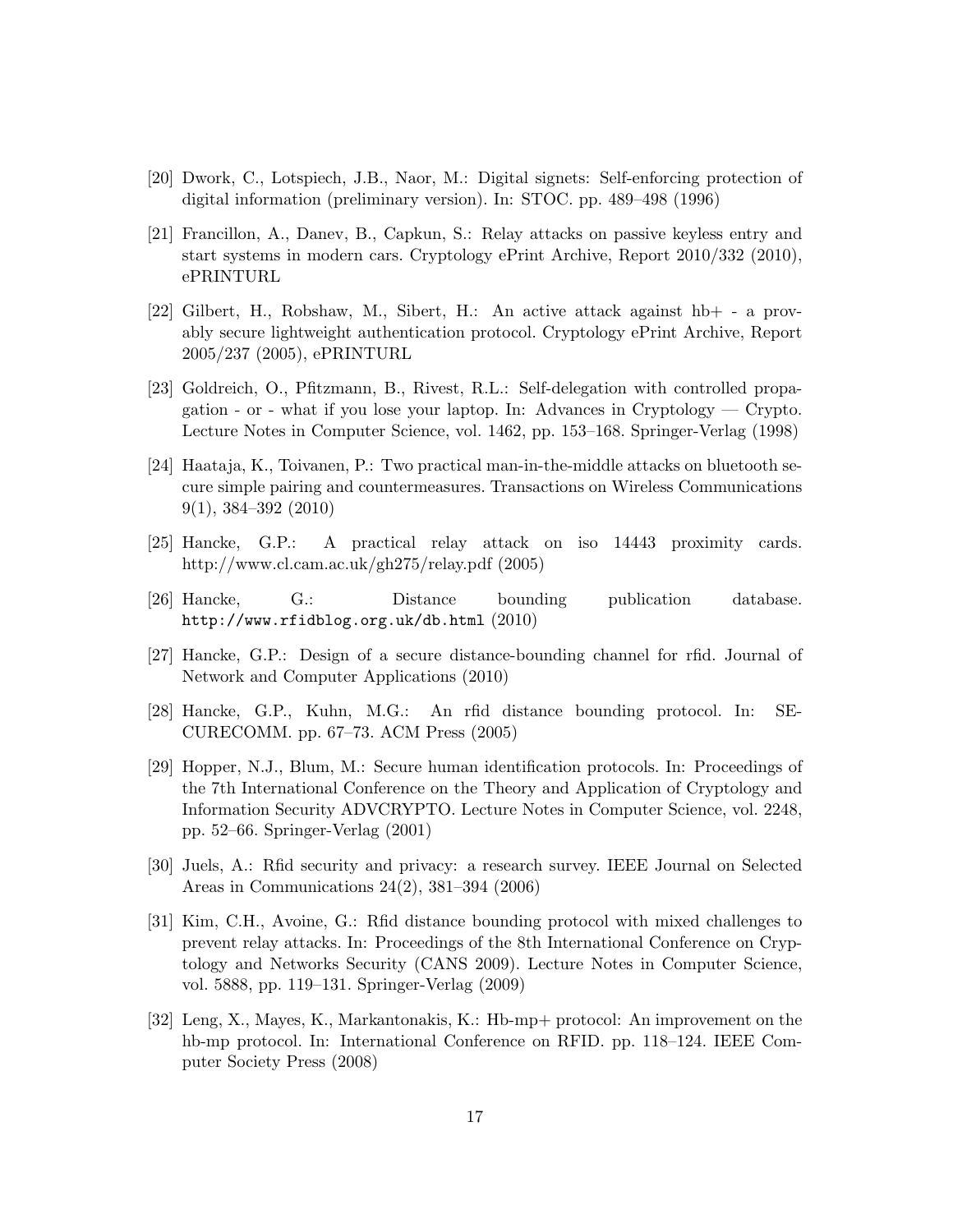- [33] Ouafi, K., Overbeck, R., Vaudenay, S.: On the security of hb# against a man-inthe-middle attack. In: Advances in Cryptology — Asiacrypt 2008. Lecture Notes in Computer Science, vol. 5350, pp. 108–124. Springer (2008)
- [34] Rasmussen, K.B., Capkun, S.: Realization of rf distance bounding. USENIX Security Symposium (2010)
- [35] Reid, J., Nieto, J.M.G., Tang, T., Senadji, B.: Detecting relay attacks with timingbased protocols. In: ASIACCS. pp. 204–213. ACM Press (2007)
- [36] Singele, D., Preneel, B.: Distance bounding in noisy environments. In: European Workshop on Security in Ad-hoc and Sensor Networks – ESAS. Lecture Notes in Computer Science, vol. 4572, pp. 101 – 115. IEEE Computer Society Press (2007)
- [37] Trujillo-Rasua, R., Martin, B., Avoine, G.: The poulidor distance-bounding protocol. In: RFIDSec 2010. pp. 239 – 257
- [38] Yung, M.: Zero-knowledge proofs of computational power. In: Advances in Cryptology — Eurocrypt '89. Lecture Notes in Computer Science, vol. 434, pp. 196–207. Springer-Verlag (1990)

# A Related Cryptographic Concepts

Position-Based Cryptography. Chandran et al. [15] recently introduced the notion of position-based cryptography, where a set of verifiers wishes to check whether a prover is at a position  $P$  or not. Apart from broadcasting and sending directional messages to the prover, verifiers can also securely communicate with one other. Provers can only broadcast or send directional messages to a verifier. The so-called vanilla model also considers several colluding adversaries, which may broadcast, send directional messages, and communicate securely with each other. Communication time is measured according to distance.

Chandran et al. [15] prove an important impossibility result in this setting, namely that secure positioning cannot be achieved in the vanilla model (with collusions). In the proof, colluding adversaries are placed centric around point P, where the prover should be, closer to the verifiers than P. The adversaries can communicate with one another within time  $\alpha$ . Then each adversary impersonates a copy of the prover for the verifier in proximity and answers each message of this verifier on the prover's behalf, but faster since it is closer. The time gained is used to "synchronize" with the other adversaries such that each prover copy is always up-to-date, with a time delay of  $\alpha$ . Overall, this collusion strategy successfully simulates the presence of a prover at P.

How does this model (and impossibility result) relate to RFID distance bounding attacks? The main difference to Mafia attacks is that the Mafia adversary doesn't know the key shared between prover and verifier. Even colluding adversaries are thus unable to answer on the tag's behalf quickly and then "synchronize" (the impossibility result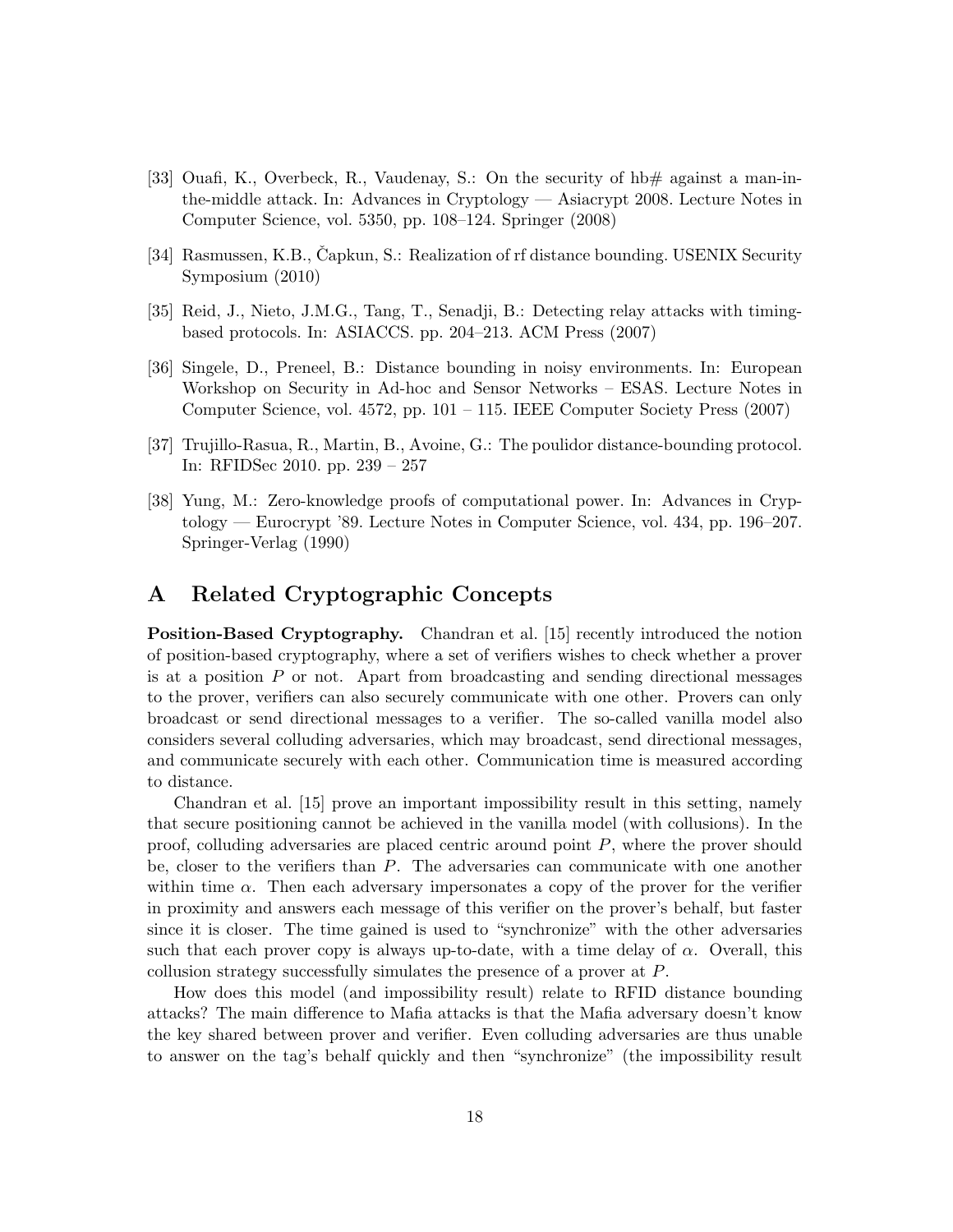requires that the adversaries have all the information the prover has). Also, Mafia attacks are rather malleability attacks, as the adversary has access to other copies of the protocol (but with switched roles) and tries to take advantage of this, with some restrictions due to the distance. Position-based cryptography considers instead a single protocol run with multiple verifiers.

If the collusion adversary in [15] holds the secret key in a setting resembling our distance fraud attacks, each prover copy is in fact closer than point P. The success of such an adversary is in tune with our assumption that legitimate provers may authenticate within close proximity.

It is unclear how position-based cryptography compares to terrorist attacks, where the adversary has some limited help. This idea is closer related to the concept of nontransferability (see below), discouraging users to reveal parts of their secrets [20, 23, 8, 12]. Also, establishing exact position is impossible in practice for RFID tags, as their response times have a high variance. Only by using an extremely large number of readers is this possible.

From Useful Help to Undesired Disclosure. Several (public-key based) approaches in the literature [20, 23, 8, 12] associate the distribution of parts of a secret to leaking (external) personal information like a credit card number [20, 8], or the entire (internal) secret itself [23, 12]. We discuss the latter case, which resembles our terrorist attacks.

Goldreich et al [23] introduce self-delegatable schemes, where users generate secondary keys with restricted rights, usable in more vulnerable environments e.g. laptops; the secondary keys are authenticated through a long-term key. Losing a few such keys should not harm the security of other keys; however, since only self-delegation is supported, leaking too many secondary keys endangers the security of the user's long-term key.

This idea is mirrored in our terrorist attack resistance: if the support the adversary receives from the tag allows authentication, then this leaks essential information about the tag's secret. The main differences in the model are: that [23] consider the public-key setting only (where server certification of secondary keys is used), that they investigate signature-leakage only, and that no online help (with restriction due to the distance) is available. Also, all the schemes in [23] rely on public-key cryptography and non-interactive zero-knowledge proofs, and are unsuitable for RFID.

Camenisch and Lysanskaya [12] model transferability of anonymous credentials. This "all-or-nothing" approach associates sharing secret information (pseudonyms or credentials only) to recovery of users' full secret. This is again similar to terrorist resistance but [12] do not formally model attacks and security. The use of public-key infrastructures here also makes the idea inapplicable to RFID.

# B Relationships of Security Notions

**Proposition B.1** If a pseudorandom function  $\mathcal{PRF} = (Kg, PRF)$  exists, then there exists a distance-bounding identification scheme  $\mathcal{ID}_{\text{terror}}^{\text{imp,dist},\text{mafa}} = (Kg_{\text{PRF}}, \mathcal{R}_{\text{PRF}}, \mathcal{T}_{\text{PRF}})$  with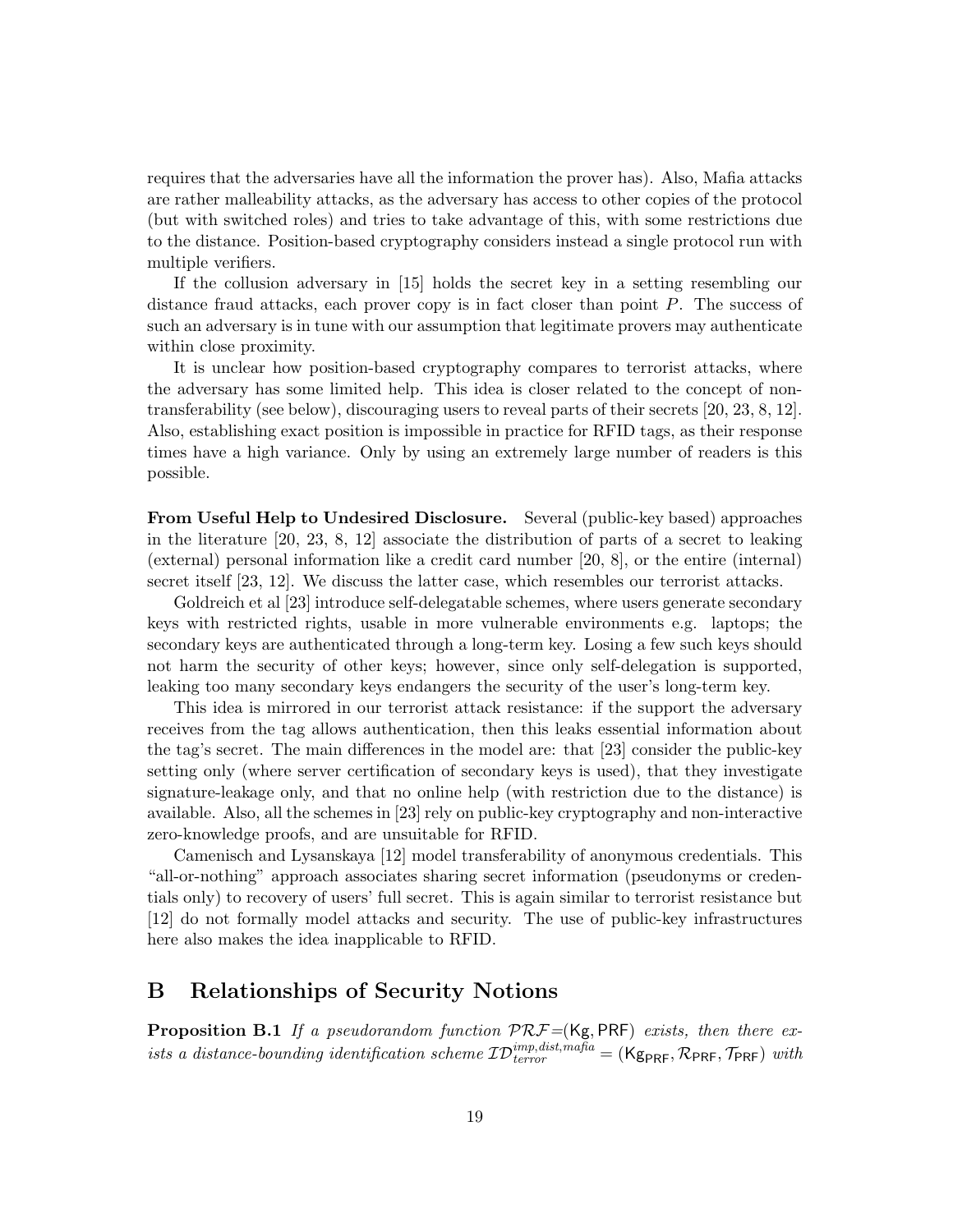parameters  $(t_{\text{max}}, T_{\text{max}}, E_{\text{max}}, N_c)$  that is Mafia fraud and distance fraud resistant, and secure against impersonations, but that is vulnerable to terrorist fraud attacks.

*Proof.* This scheme is the enhanced Kim/Avoine scheme shown in Section 5.  $\Box$ 

**Proposition B.2** If a distance-bounding identification scheme  $\mathcal{ID}'$  exists such that it is resistant to mafia and terrorist fraud, and impersonation resistant, then there exists a distance-bounding identification scheme  $ID = ID_{dist}^{imp,mafia,terror} = (Kg, R, T)$  with parameters  $(t_{\text{max}}, T_{\text{max}}, E_{\text{max}}, N_c)$  that is still secure against impersonations and terrorist and Mafia fraud resistant, but that is vulnerable to distance fraud adversaries. In particular, terrorist fraud resistance does not imply distance fraud resistance.

*Proof.* Consider an identification scheme  $\mathcal{ID}'$  that is Mafia and Terrorist fraud resistant and secure against impersonations. Modify  $\mathcal{ID}'$  to obtain  $\mathcal{ID}$  as follows: apart from any secret(s) the tag and the reader share in  $\mathcal{ID}'$ , add another secret key sk<sup>\*</sup>. In the lazy phase, the tag's first message to the reader will now be preceded by a bit  $b$  and a bitstring V of length  $||sk^*||$ . An honest tag always sends  $b = 0$  and  $V = 0$ , the all-zero vector. The reader parses the beginning bit and checks it. If the received bit is 0, protocol  $\mathcal{ID}'$  is followed exactly, in its original form (and  $V$  is ignored). Else, if the received bit is 1, the reader skips any checks on the tag's lazy phase messages that appear in  $ID$  and checks that  $V = sk^*$ . If so, the reader goes on to the time-critical phases and always expects a 0 response from the tag if the response comes in time. The following statements hold for  $ID$ :

• For any  $(t, q_{\mathcal{R}}, q_{\mathcal{T}}, q_{\text{OBS}})$ -impersonation adversary A against  $\mathcal{ID}$  there exists a  $(t, q_{\mathcal{R}}, q_{\mathcal{T}}, q_{\mathcal{T}})$  $q_{\text{obs}}$ )-impersonation adversary  $\mathcal{A}'$  against  $\mathcal{ID}'$  such that

$$
\mathbf{Adv}^{\mathrm{imp}}_{\mathcal{ID}}(\mathcal{A}) \leq \mathbf{Adv}^{\mathrm{imp}}_{\mathcal{ID}'}(\mathcal{A}') + 2^{-|sk^*|}.
$$

• For any  $(t, q<sub>R</sub>, q<sub>T</sub>, q<sub>0BS</sub>)$ -Mafia adversary A against  $ID$  there exists a  $(t, q<sub>R</sub>, q<sub>T</sub>, q<sub>0BS</sub>)$ -Mafia adversary  $\mathcal{A}'$  against  $\mathcal{ID}'$  such that

$$
\mathbf{Adv}_{\mathcal{ID}}^{\mathrm{mafia}}(\mathcal{A}) \leq \mathbf{Adv}_{\mathcal{ID}'}^{\mathrm{mafia}}(\mathcal{A}') + 2^{-|sk^*|}.
$$

• For any  $(t, q_{\mathcal{R}}, q_{\mathcal{T}}, q_{\mathcal{T}}, q_{\text{OBS}})$ -terrorist-fraud adversary A against  $\mathcal{ID}$  there exists a  $t_{\mathcal{S}}$ -simulator  $\mathcal S$  such that for any  $\mathcal T'$  running in time  $t_{\mathcal{T}'}$  it holds that,

$$
\mathbf{Adv}_{\mathcal{ID}}^{\text{terror}}(\mathcal{A}, \mathcal{S}, \mathcal{T}) \leq 0.
$$

• This scheme is not resistant to distance fraud.

The first bound follows from the bound of the underlying construction. Honest users do not send sk<sup>\*</sup>, therefore an adversary against impersonation does not know sk<sup>\*</sup>. An impersonation adversary  $\mathcal{A}_{ID}^{imp}$  against the distance-bounding identification scheme  $ID$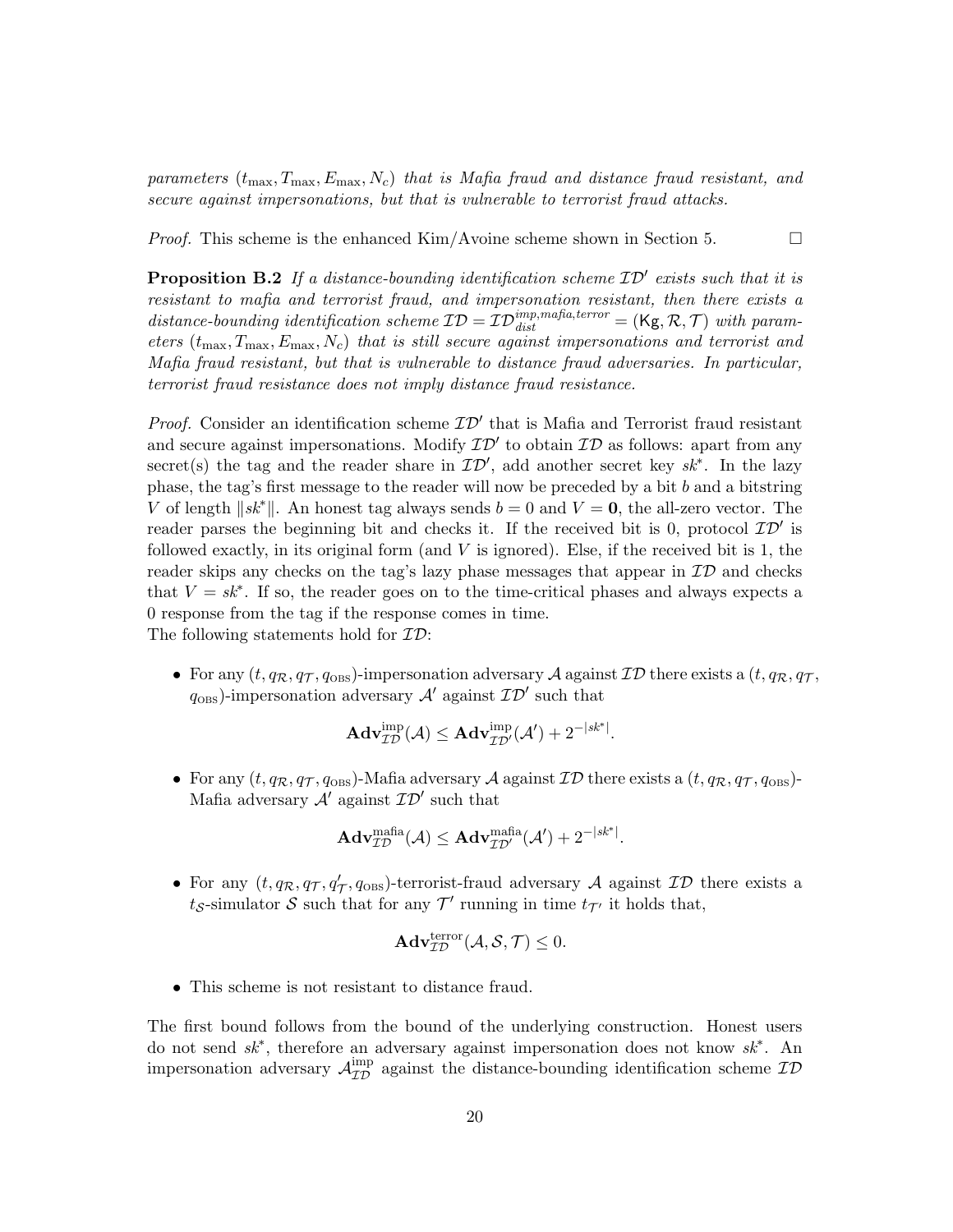must either break the underlying schema  $\mathcal{ID}'$  or guess the secret key  $sk^*$ . This adds a term  $2^{-|sk^*|}$  to the impersonation security bound.

Similarly, honest participants will never send 1 in the first message and subsequently  $V = sk^*$ . Therefore, a Mafia fraud adversary  $\mathcal{A}_{ID}^{mafia}$  against  $ID$  can either guess  $sk^*$  (and succeed with probability 1) or can try to break the underlying construction. Therefore, the advantage of a Mafia adversary against  $\mathcal{ID}$  is the advantage of a Mafia adversary against  $\mathcal{ID}'$  with an added term  $2^{-|sk^*|}$ .

Let  $\mathcal{A}_{ID}^{\text{terror}}$  be an adversary against scheme  $ID$ . We build a simulator  $\mathcal{S}_{ID}$  as follows. The simulator looks first in the transcripts of  $\mathcal{A}_{ID}^{\text{terror}}$ ; if  $sk^*$  was used, the simulator reuses this value and wins with probability 1. If  $sk^*$  was not used, the simulator removes the 0 bit from each execution, and also the string  $V = 0$ , then following the protocol of  $\mathcal{ID}'$ . The adversary  $\mathcal{A}_{\mathcal{ID}}^{\text{terror}}$  is now an adversary against  $\mathcal{ID}'$  and therefore there must exist a simulator  $S^*$  such that  $p_{\mathcal{A}_{\mathcal{ID}}^{terror}} - p_{S^*} \leq 0$ . The simulator S against  $\mathcal{ID}$  uses  $S^*$  against  $\mathcal{ID}'$  as a black box, and adds a 0 bit and the string  $V = 0$  to the execution. Clearly,  $p_S = p_{S^*}$ . Therefore the bound in this statement is achieved.

An adversary  $\mathcal{A}_{\mathcal{ID}}^{\text{dist}}$  against  $\mathcal{ID}$  is a legitimate tag, which therefore knows the value of  $sk^*$ . This adversary will send as its first message 1 and later  $V = sk^*$ . During the fast phase, the adversary will commit to each round a response of 0. This adversary succeeds with probability 1.

 $\Box$ 

**Proposition B.3** If a distance-bounding identification scheme  $\mathcal{ID}'$  exists such that it is secure against impersonations and resistant to terrorist and distance fraud, then there exists a distance-bounding identification scheme  $ID = ID_{mafia}^{imp,dist,terror} = (Kg, R, T)$  with parameters  $(t_{\text{max}}, T_{\text{max}}, E_{\text{max}}, N_c)$  that is still secure against impersonations and resistant to terrorist and distance fraud, but that is vulnerable to Mafia fraud adversaries. In particular, terrorist fraud resistance does not imply Mafia fraud resistance.

*Proof.* Consider an identification scheme  $\mathcal{ID}'$  that is secure against impersonations and resistant to terrorist and distance fraud. Modify  $\mathcal{ID}'$  to obtain  $\mathcal{ID}$  as follows: apart from any secret(s) the tag and the reader share in  $\mathcal{ID}'$ , add another secret key sk<sup>\*</sup>. In the lazy phase, the tag's first message to the reader will now be preceded by a bit b. An honest tag always sends  $b = 0$ . The reader parses the beginning bit and checks it. If the received bit is 0, protocol  $\mathcal{ID}'$  is followed exactly, in its original form. Assume that in the  $N_c$  time-critical rounds in  $\mathcal{ID}'$ , the tag sends responses  $T_i$ , which are verified by the reader. If the bit received by the reader during the lazy phase of  $\mathcal{ID}$  is  $b = 1$ , in each of the time-critical rounds of this protocol, the reader will expect response  $\bar{T}_i$ , i.e. the bit(s) of the response are flipped.

The following statements hold for  $ID$ :

• For any  $(t, q_{\mathcal{R}}, q_{\mathcal{T}}, q_{\text{obs}})$ -impersonation adversary A against  $\mathcal{ID}$  there exists a  $(t, q_{\mathcal{R}}, q_{\mathcal{T}}, q_{\text{obs}})$ impersonation adversary  $\mathcal{A}'$  against  $\mathcal{ID}'$  such that

$$
\mathbf{Adv}^{\mathrm{imp}}_{\mathcal{ID}}(\mathcal{A}) \leq \mathbf{Adv}^{\mathrm{imp}}_{\mathcal{ID}'}(\mathcal{A}').
$$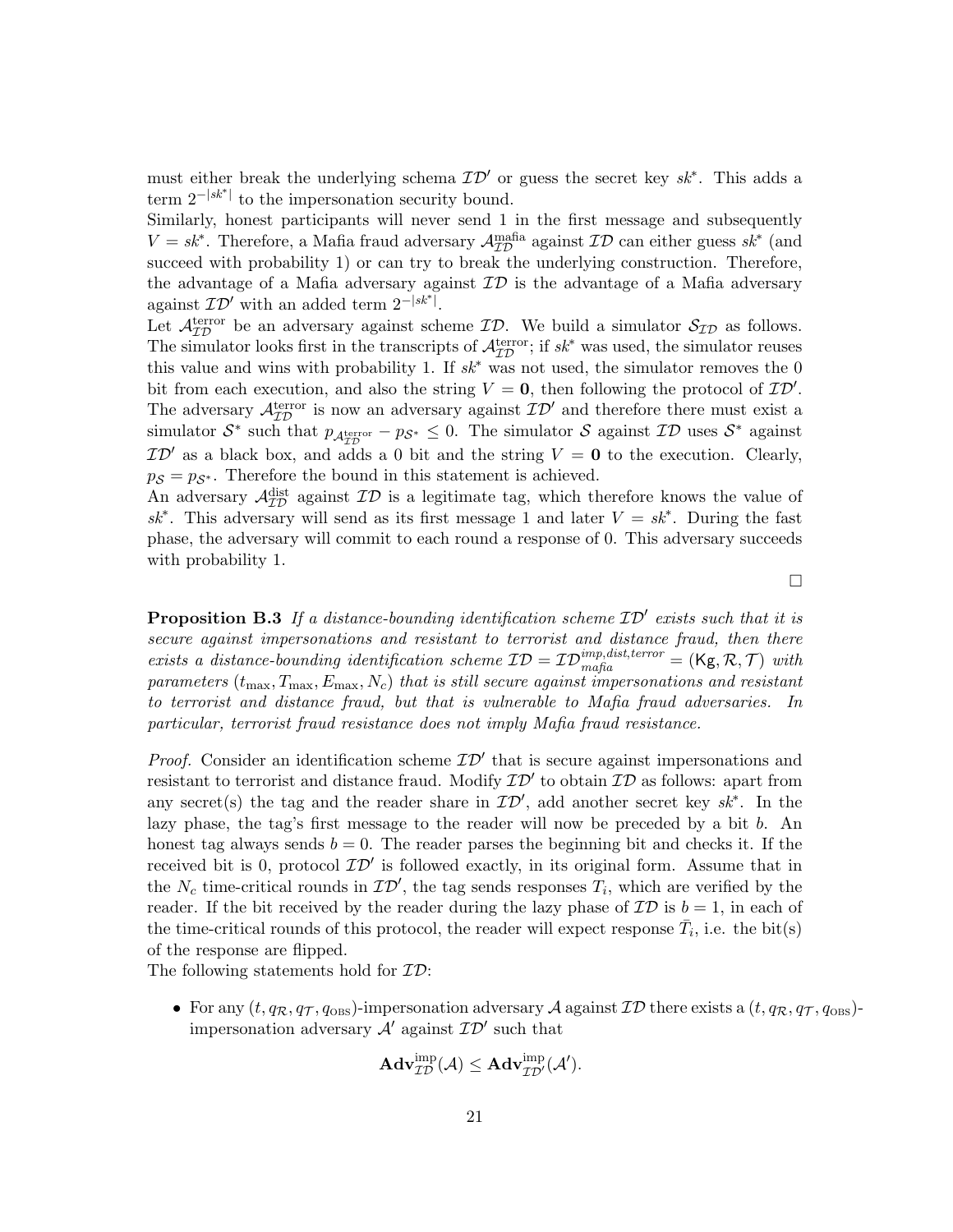• For any  $(t, q_{\mathcal{R}}, q_{\mathcal{T}}, q_{\text{OBS}})$ -distance adversary A against  $\mathcal{ID}$  there exists a  $(t, q_{\mathcal{R}}, q_{\mathcal{T}}, q_{\text{OBS}})$ distance adversary  $\mathcal{A}'$  against  $\mathcal{ID}'$  such that

$$
\mathbf{Adv}_{\mathcal{ID}}^{\text{dist}}(\mathcal{A}) \leq \mathbf{Adv}_{\mathcal{ID}'}^{\text{dist}}(\mathcal{A}').
$$

• For any  $(t, q_{\mathcal{R}}, q_{\mathcal{T}}, q_{\mathcal{T}}, q_{\text{OBS}})$ -terrorist-fraud adversary A against  $\mathcal{ID}$  there exists a  $t_{\mathcal{S}}$ -simulator  $\mathcal S$  such that for any  $\mathcal T'$  running in time  $t_{\mathcal{T}'}$  it holds that,

$$
\mathbf{Adv}_{\mathcal{ID}}^{\text{terror}}(\mathcal{A}, \mathcal{S}, \mathcal{T}) \leq 0.
$$

• This scheme is not resistant to mafia fraud.

The first bound follows from the bound of the underlying construction, as the same adversary that succeeds in an impersonation attack against  $\mathcal{ID}'$  will succeed in an impersonation attack against ID.

We consider the second statement. Let  $\mathcal{A}_{\mathcal{ID}}^{\text{dist}}$  be a distance-fraud adversary that succeeds against the identification scheme  $ID$ . We show how to use this adversary to construct a distance-fraud adversary  $\mathcal{A}_{\mathcal{ID}'}^{\text{dist}}$  against the underlying scheme  $\mathcal{ID}'$ . If  $\mathcal{A}_{\mathcal{ID}}^{\text{dist}}$  forwards a 0 as its first lazy-phase message, the adversary  $\mathcal{A}_{\mathcal{ID}'}^{\text{dist}}$  forwards the exact responses  $T_i$ which  $\mathcal{A}_{ID}^{\text{dist}}$  commits to in each round. Otherwise, if a 1 is used during the lazy-phase, the adversary simply flips the bits.

Let  $\mathcal{A}_{ID}^{\text{terror}}$  be an adversary against scheme  $ID$ . We build a simulator  $\mathcal{S}_{ID}$  as follows. The simulator removes the  $0/1$  bit from each execution, following the protocol of  $\mathcal{ID}'$ . The adversary  $\mathcal{A}_{\mathcal{ID}}^{\text{terror}}$  is now an adversary against  $\mathcal{ID}'$  and therefore there must exist a simulator  $S^*$  such that  $p_{\mathcal{A}_{\mathcal{ID}}^{terror}} - p_{S^*} \leq 0$ . The simulator S against  $\mathcal{ID}$  uses  $S^*$  against  $\mathcal{ID}'$  as a black box, and adds a 0 bit to the execution. Clearly,  $p_{\mathcal{S}} = p_{\mathcal{S}^*}$ . Therefore the bound in this statement is achieved.

An adversary  $\mathcal{A}_{\mathcal{ID}}^{\text{mafia}}$  against  $\mathcal{ID}$  opens a reader-adversary session sid and an adversarytag session sid<sup>∗</sup> . During the lazy phase, the adversary relays messages from one session to another (this is permitted during the lazy phase), but in the first message flips the 0 bit sent by the honest tag in sid<sup>∗</sup> to a 1 bit. During each of the time-critical rounds, the adversary relays the challenge bits of the reader, but flips the return bits  $T_i$  sent by the tag. Since the communication is not simply relayed, this is a valid mafia adversary, which wins with probability 1.  $\Box$ 

## C Security Proof of the Protocol of Kim and Avoine

*Proof.* The protocol is not terrorist-fraud resistant:  $\mathcal{T}'$  can forward adversary  $\mathcal{A}$  the value  $I||C||S||v^0||v^1$ . Now A authenticates successfully; a simulator can't authenticate, however, as a fresh session has new nonces in the lazy phase.

We prove Mafia-fraud resistance as follows:

1. (1) Show that we can safely replace the honest parties' PRF output by independent random values  $I||C||D||v^0||v^1$  for new nonces  $(N_{\mathcal{R}}, N_{\mathcal{T}})$ ;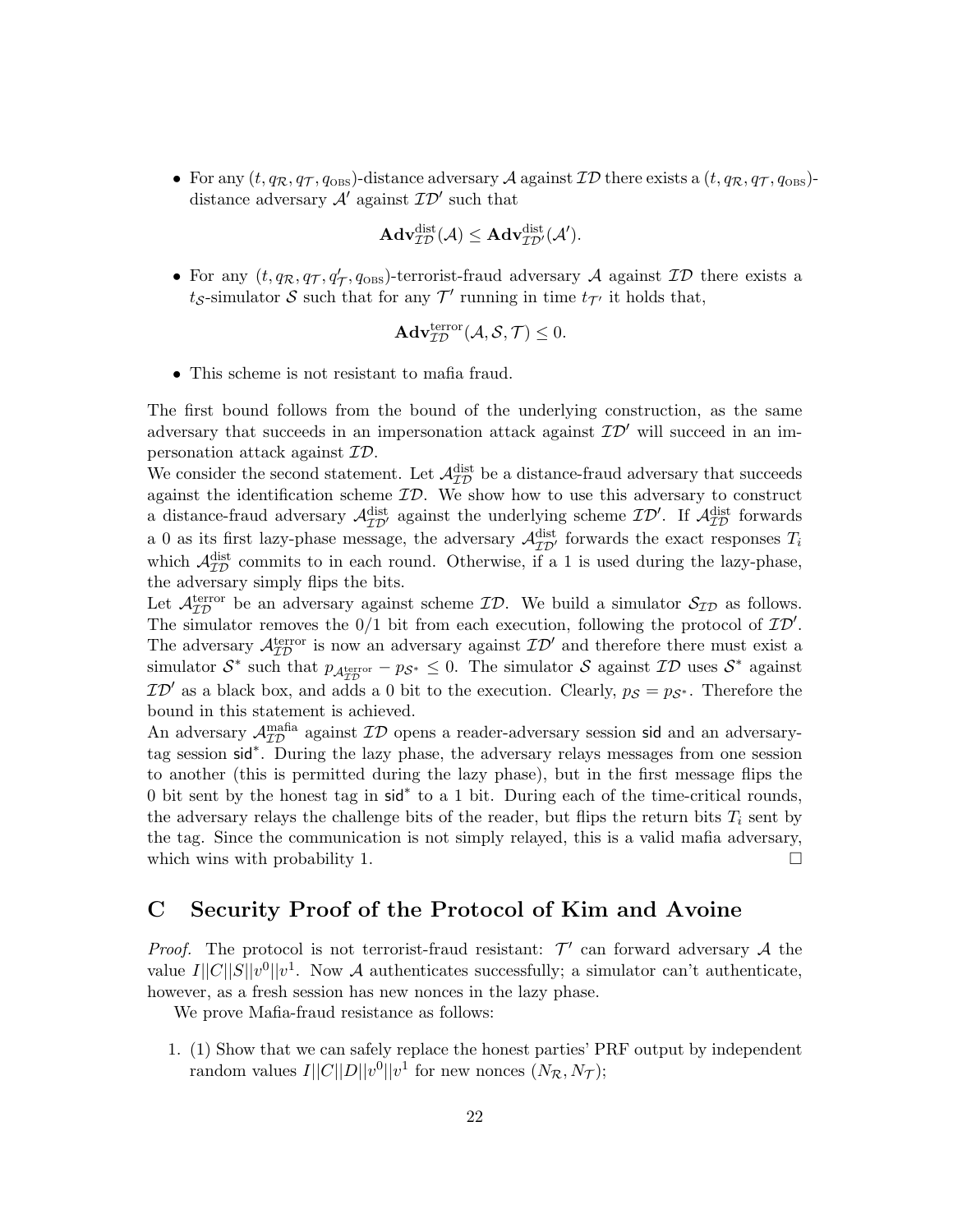- 2. (2) Show quasi-uniqueness of nonce pairs except in 1 adversary-tag session and one reader-adversary session s.t. A relays the nonces;
- 3. (3) Bound A's winning probability in time-critical phases for at most one adversarytag interaction.

For the first step we claim that replacing the PRF-values by random (but consistent) values can at most decrease the adversary's success probability by the distinguishing advantage for PRF. This can be seen easily by construction adversary  $\mathcal{A}'$  against PRF via black-box simulation of  $A$ , each time applying the random or pseudorandom oracle to nonce pairs on behalf of the honest parties. Finally,  $A'$  checks if  $A$  succeeds in some reader-adversary session (such that there is no adversary-tag session with more than  $T_{\text{max}}$  tainted time-critical phases for this session) and outputs 1 if this happens. The distinguishing advantage of  $A'$  then corresponds to the decrease of the success probability of A when switching to random values  $I||C||D||v^0||v^1$ .

Next consider the adversary  $A$  mounting a Mafia fraud attack and all the pairs of nonces appearing the attack. Assume that there exist two sessions (between adversary and tag or reader, or between both honest parties) with the same pair  $(N_R, N_T)$ . Then we claim that this can only be a reader-adversary session and an adversary-tag session, except with probability

$$
\binom{q_{\mathcal{R}}+q_{\mathrm{OBS}}}{2} \cdot 2^{-|N_{\mathcal{R}}|} + \binom{q_{\mathcal{T}}}{2} \cdot 2^{-|N_{\mathcal{T}}|}.
$$

This holds as for each two executions for the reader resp. tag the nonce of this party is picked at random. If there were three identical nonce pairs in some executions then two of them would be either in the at most  $q_{\mathcal{R}} + q_{\text{obs}}$  executions with the reader, or in the  $q_{\mathcal{T}}$  executions with the tag. Such collisions can only occur with the above probability.

Declare the adversary now to lose if such a collision appears elsewhere, decreasing  $\mathcal{A}$ 's success probability only be the above negligible term, but allowing us to consider such collision-free executions from now on. In particular, except for the matching session all other values  $I||C||D||v^0||v^1$  appearing in the attack are independent.

Let sid be a reader-adversary session where  $A$  successfully impersonates to  $R$ . By assumption at most one other adversary-tag session sid<sup>∗</sup> has the same nonce pair. If sid<sup>∗</sup> exists, it taints sid with high probability (if sid<sup>\*</sup> doesn't exist,  $A$  can't benefit from sid<sup>\*</sup>). Suppose now that  $sid^*$  taints at most  $T_{\text{max}}$  time-critical phases of sid. Assume for the moment that  $E_{\text{max}} = 0$ ; we make provisions for  $E_{\text{max}} > 0$  later.

Consider an untainted time-critical phase of sid where  $R$  sends  $R_i$  and expects  $T_i$ , i.e. assume A successfully passed the first  $i-1$  time-critical phases. There are four strategies for the adversary in this  $i$ -th phase:

GO-EARLY. In session sid<sup>\*</sup> A sends bit  $R_i^*$  to  $\mathcal T$  before receiving  $R_i$  (i.e., clock(sid,  $i+2$ ) > clock(sid<sup>\*</sup>, i + 2)). As  $R_i$  is random and independently chosen,  $R_i^* \neq R_i$  w.p.  $\frac{1}{2}$  then A doesn't receive  $T_i$  in sid<sup>\*</sup> and must guess  $T_i$  in sid. Also, session sid<sup>\*</sup> becomes invalid with probability  $\frac{1}{4}$ .